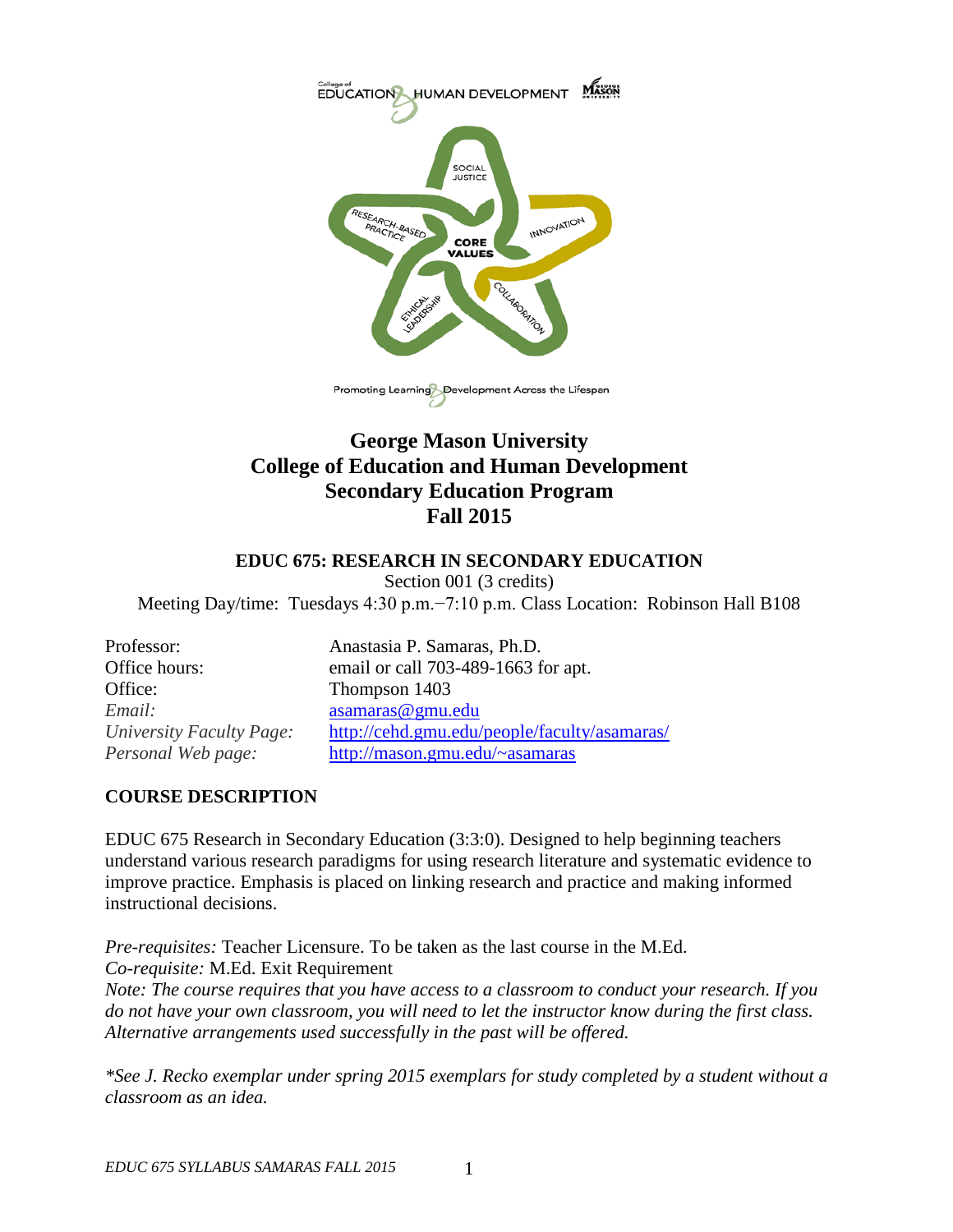# **COURSE LEARNING OUTCOMES**

This course is designed to enable students to:

- 1. demonstrate an understanding of the process and components used in teacher research by conducting and assessing a chosen scholarly inquiry situated in their classroom and its impact on students' learning;
- 2. craft a research design which makes explicit links between theory and practice;
- 3. examine ethical considerations when conducting teacher research; conduct teacher research which includes: research question(s), research proposal; review of related literature, methods, data collection/analysis, findings, discussion of impact on students, teacher, and education field; and abstract;
- 4. participate in "critical collaborative inquiries" to gain multiple perspectives in interpreting research and for validation and peer review of research;
- 5. demonstrate integration of national and state standards for content and pedagogy as related to the research question by reflecting on their own teaching practice and its impact on students' learning respective to students' discipline;
- 6. demonstrate skills and applications of visual and digital literacies in teacher research project and teacher research impact collaborative presentation.

# **RELATIONSHIP TO PROFESSIONAL STANDARDS**

Students will demonstrate an understanding and application of subject area standards aligned with the *National Content Standards* and identified by their Specialized Professional Association (SPA); and an understanding and application of teaching and learning standards as outlined by *INTASC.* National Content Standards for respective discipline: NCSS, NCTE, NCTM, NSTA

National Council for the Social Studies<http://www.ncss.org/> National Council of Teachers of English<http://www.ncte.org/> National Council of Teachers of Mathematics<http://www.nctm.org/> National Science Teachers Association<http://www.nsta.org/> <http://books.nap.edu/readingroom/books/nses/>

[INTASC: Interstate New Teacher Assistance and Support Consortium](http://www.ccsso.org/content/pdfs/corestrd.pdf) <http://www.ccsso.org/content/pdfs/corestrd.pdf>

Virginia State Standards

- [Virginia Department of Education http://www.pen.k12.va.us/](http://www.pen.k12.va.us/)
- State of Virginia, SOL Resources<http://www.pen.k12.va.us/VDOE/Instruction/sol.html>
- State of Virginia Standards of Learning Test Information <http://www.pen.k12.va.us/VDOE/src/SOLassessments.shtml>

# **NATURE OF COURSE DELIVERY**

The major purpose of this course is for you to learn how to design and conduct a teacher research project and apply it in your classroom in order to improve your teaching and students' learning. The course is designed to promote a professional teaching and learning community with peer review critical friend support. Throughout the course, you are completing a step informally that you will later insert into your final paper. As you build your project with a commitment to each step in the process, it comes together. The course will be taught through a variety of activities to support the development of your teacher research projects involving: whole class and small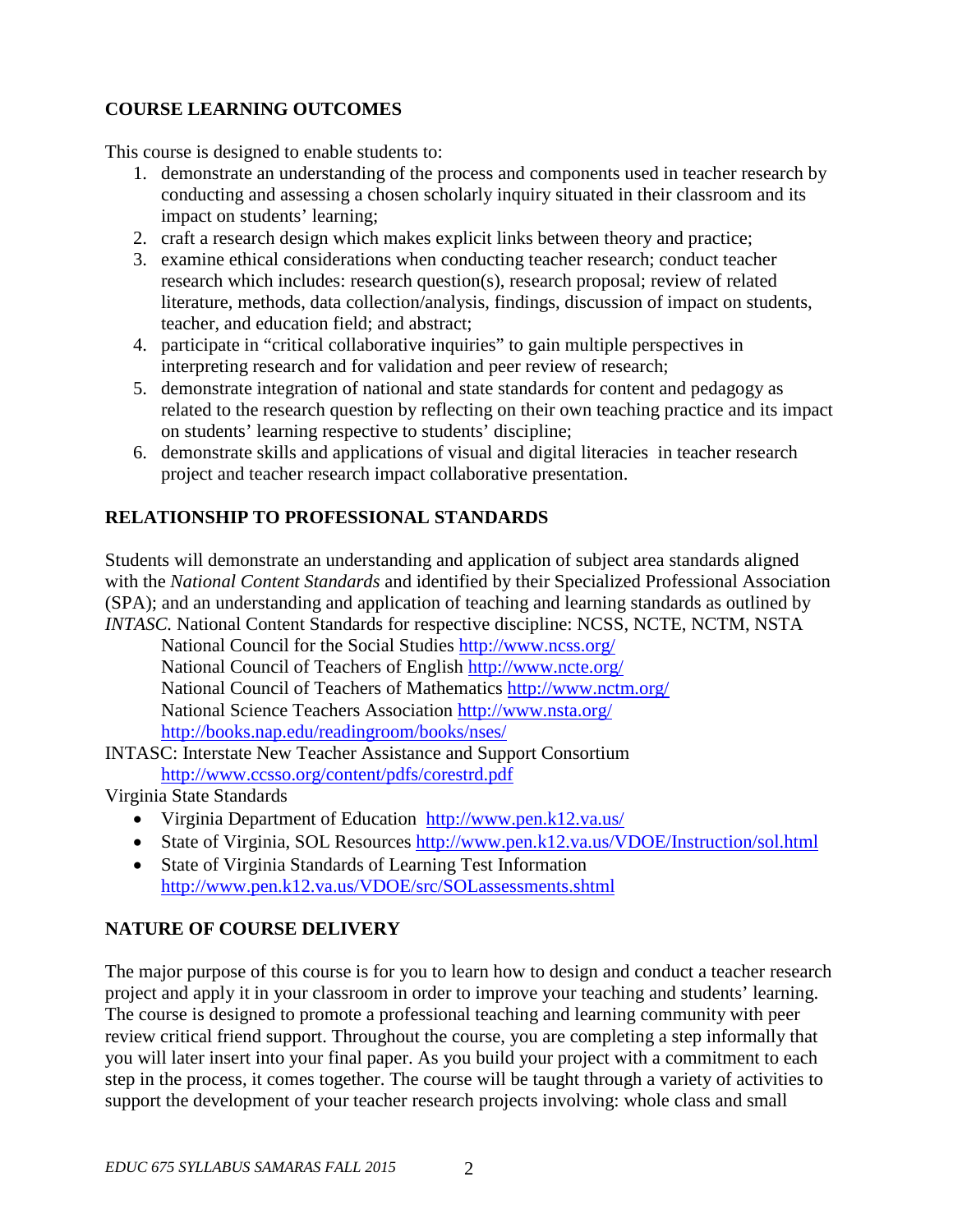group discussions, group, pair and group work, online work, and through dialogue and reflections of/in practice. Individual consultations are also built into class time.

## **REQUIRED READINGS**

- Hosteler, A. L., Hawley, T., Crowe, A. R., Smith, E., Janosko, A., Koppes, L., Sprague, T., Ahlers, L., & Loudin, A., Self-study of practice as a framework to promote growth in the student teaching experience. *Studying Teacher Education, 9,* 187-200. [in Bb req. reads]
- Samaras, A. P. (2011). *Self-study teacher research: Improving your practice through collaborative inquiry.* Thousand Oaks, CA: Sage. [located on Bb under req. readings] Online resources available at:<http://www.sagepub.com/samaras/>
- Samaras, A. P., & Roberts, L. (2011). Flying solo: Teachers take charge of their learning through self-study research. *Learning Forward, Journal of Staff Development, 32*(5), 42-45. [located on Bb under req. readings]

## *GMU Alumni Teacher Research Exemplars:*

Mautz, M. (2014). *Promoting motivation in the classroom through goal-setting.* Paper submitted to the Secondary Education Program, Graduate School of Education, George Mason University, Virginia, in partial fulfillment of the requirements for the degree of master of education.

Mayden, K. H. (2014). *Making classroom conversation count: Improving participation in discussion to enhance learning.* Paper submitted to the Secondary Education Program, Graduate School of Education, George Mason University, Virginia, in partial fulfillment of the requirements for the degree of master of education.

Payden, J. (2014). *Using journal writing to develop students' mathematical communication skills.* Paper submitted to the Secondary Education Program, Graduate School of Education, George Mason University, Virginia, in partial fulfillment of the requirements for the degree of master of education.

Saxena, B. (2014). *Using discourse strategies to develop critical and creative thinking in science.* Paper submitted to the Secondary Education Program, Graduate School of Education, George Mason University, Virginia, in partial fulfillment of the requirements for the degree of master of education.

Sprague, L. (2014). *Management & madness: Discovering the balance between effective management and classroom morale.* Paper submitted to the Secondary Education Program, Graduate School of Education, George Mason University, Virginia, in partial fulfillment of the requirements for the degree of master of education.

Walsh, L. (2014). *Differentiation in an honors mathematics classroom: How to help each student individually reach their potential.* Paper submitted to the Secondary Education Program, Graduate School of Education, George Mason University, Virginia, in partial fulfillment of the requirements for the degree of master of education.

## **ONLINE RESOURCES**

\*Please also visit the web links for online resources posted on Bb. Also see: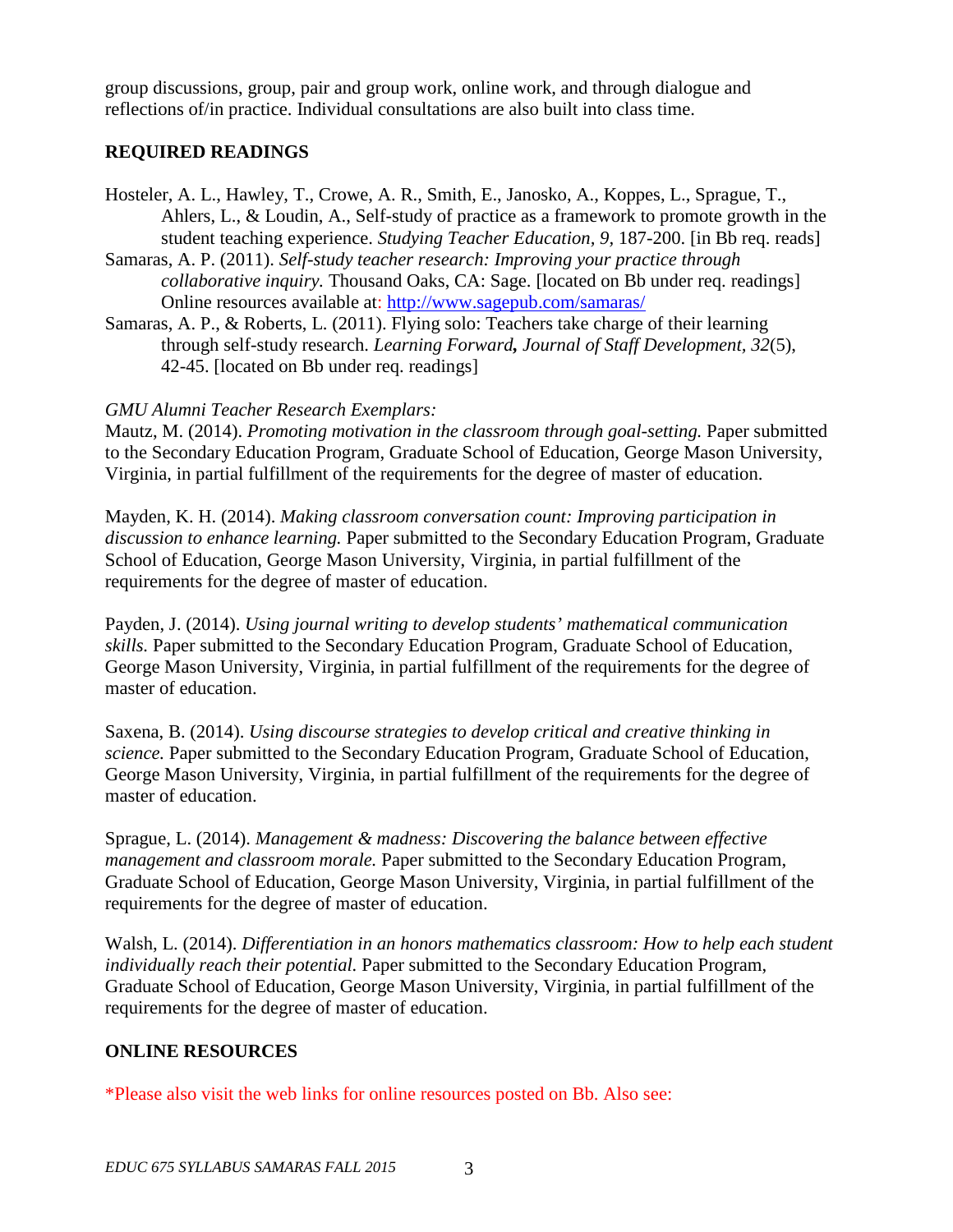*Networks: An online journal for teacher research* <http://journals.library.wisc.edu/index.php/networks/index>

*Studying Teacher Education: A journal of self-study of teacher education practices:*  <http://www.tandf.co.uk/journals/titles/17425964.asp>

Self-Study of Teacher Education Practices Special Interest Group<http://aera.net/sstepsig109>

Biennual International Conference on the Self-Study of Teacher Education Practices [see "Conference History" and scroll down to "Conference Proceedings" where you will have access to pdf of papers from proceedings] <http://www.castleconference.com/conference-history.html>

### **RESEARCH RESOURCES**

**Survey and Questionnaire Development**

See:<http://writing.colostate.edu/guides/guide.cfm?guideid=68>

See: file titled "Questionnaire.Johnson" in Data Collection Tools Folder in Bb

Fowler, F. J. (2013). *Survey research methods.* Los Angeles, CA: Sage. <http://www.amazon.com/Survey-Research-Methods-Applied-Social/dp/1452259003>

### **Data Analysis**

- Bogdan, R. C., & Biklen, S. K. (2007). *Qualitative research for education: An introduction to theory and methods*. Boston, MA: Allyn & Bacon.
- Czaja, R., & Blair, J. (1996). *Designing surveys: A guide to decisions and procedures.* Thousand Oaks, CA: Pine Forge Press.
- Patton, M. Q. (2015). *Qualitative evaluation and research methods.* Los Angeles: Sage.
- Rovessi, C., & Carroll, D. J. (2002). *Statistics made simple for school leaders.* Lanham, MD: Scarecrow Press.
- Salkind, N. (2000). *Statistics for people who think they hate statistics.* Thousand Oaks, CA: Sage.

Saldaña, J. (2013). *The coding manual for qualitative researchers.* Thousand Oaks, CA: Sage.

## **Research and Writing**

- American Psychological Association (2009*). Publication Manual of the American Psychological Association*. American Psychological Association: Washington, DC.
- Booth, W. C., Colomb, G. G., & Williams, J. M. (1995). *The craft of research*. Chicago, IL: The University of Chicago.
- Dahl, K. K. (1992). *Teacher as writer: Entering the professional conversation*. Urbana, IL: NCTE.

*Data Collecting Tools:* Go to Google docs, then spreadsheets to create survey. Also Survey Monkey<http://www.surveymonkey.com/home.asp>

## *National Reports and Test Reporting Centers*

[The Nation's Report Card/](http://nces.ed.gov/nationsreportcard/)National Assessment of Educational Progress <http://nces.ed.gov/nationsreportcard/>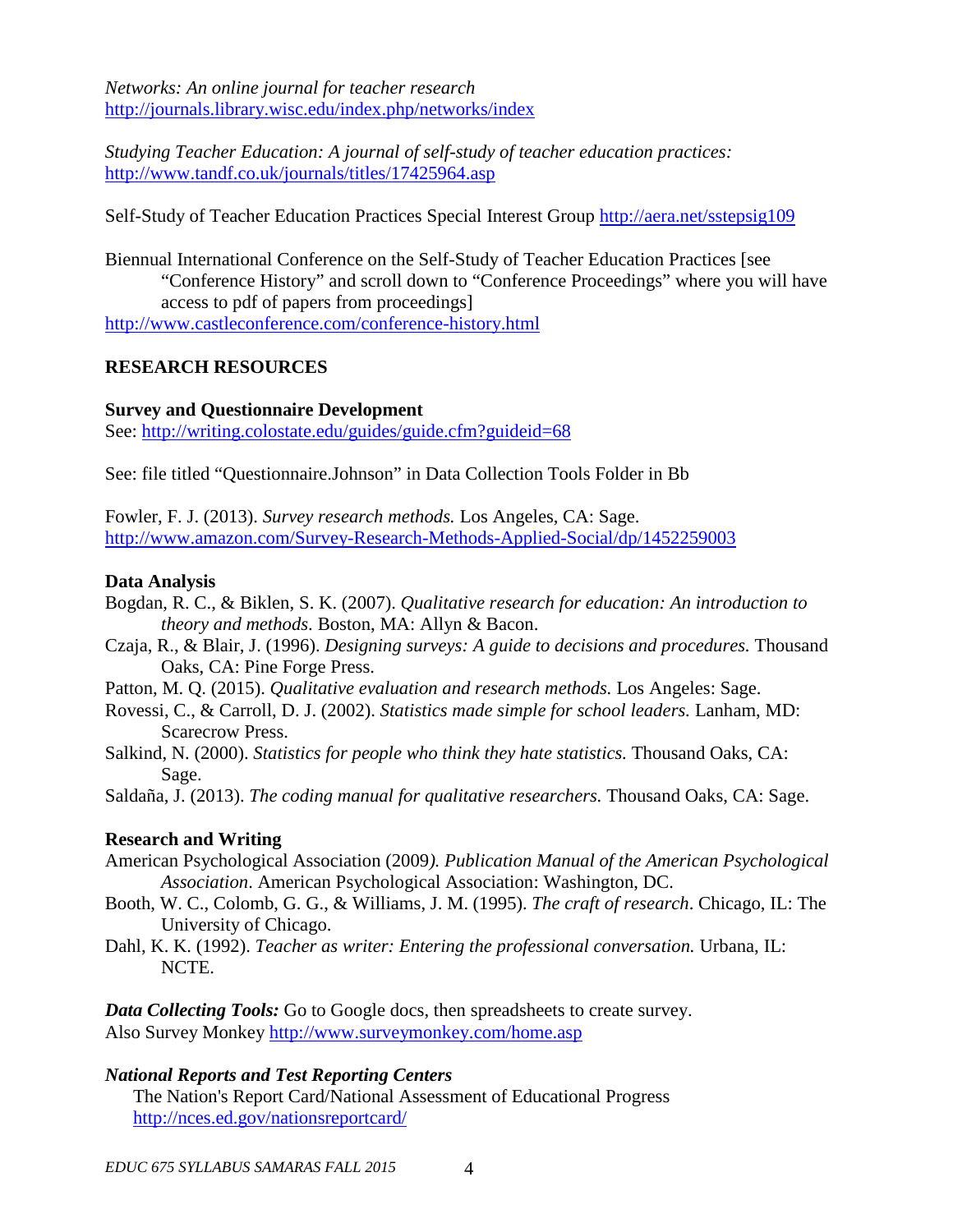National Center for Educational Statistics<http://nces.ed.gov/help/sitemap.asp> TIMSS and PIRLS [The International Math and Science Study](http://www.timss.org/) and International Literacy Study <http://www.timss.org/>

Best Evidence/School Reform Reports/School Models. Johns Hopkins University <http://www.bestevidence.org/index.htm>

#### **Teacher Research**

- Falk, B., & Blumenreich, M. (2005). *The power of questions: A guide to teacher and student research.* Portsmouth, NH: Heinemann.
- Goodnough, K. (2001). Teacher development through action research. *Action in teacher education,23* (1), 37-46. Access through GMU, Library, e-journal.
- Greely, K. (2000). *Why fly that way?: Living community and academic achievement.* NY: Teachers College.
- Hubbard, R. S., & Power, B. (1999). *Living the questions: A guide for teacher-researchers.*  Portland, ME: Stenhouse.
- Kagan, D. M. (1993). *Laura and Jim and what they taught me about the gap between educational theory and practice.* NY. State University of New York Press.
- Lassonde, C. A., Galman, S., & Kosnik, C. (Eds.), (2009). *Self-study research methodologies for teacher educators.* Rotterdam, The Netherlands: Sense.
- Leedy, P. D., and Ormrod, J. E. (2001). *Practical research: Planning and design.* Upper Saddle River, NJ: Merrill.
- MacLean, M.S. & Mohr, M. (1999). *Teacher-researchers at work*. National Writing Project, Berkeley, CA.
- Meskin, T., Singh, L., & van der Walt, T. (2014). Putting the self in the hot seat: Enacting reflexivity through dramatic strategies. *Educational Research for Social Change (ERSC), 3(*2), 5-20. (Bb)

Retrieved from [http://ersc.nmmu.ac.za/view\\_edition.php?v=3&n=2#](http://ersc.nmmu.ac.za/view_edition.php?v=3&n=2)

- Samaras, A. P., Adams-Legge, M., Breslin, D., Mittapalli, K., Magaha O'Looney, J., & Wilcox, D. R. (2007). Building a plane while flying it: Reflections of teaching and learning selfstudy. *Reflective Practice, 8*(4), 467-481.
- Samaras, A. P., & Sell, C. (2013). Please write: Using critical friend letters in teacher research. *Teacher Education Quarterly, 40* (4), 93-109.
- Samaras, A. P., & Freese, A. R. (2006). *Self-study of teaching practices primer.* New York, NY: Peter Lang.
- Samaras, A. P., Freese, A. R., Kosnik, C., & Beck, C. (Eds.) (2008). *Learning communities in practice.* The Netherlands: Springer Press.
- Seidman, I. (1998). *Interviewing as qualitative research: A guide for researchers in education and the social sciences.* New York: Teachers College Press.
- Thomas, R. M. (2005). *Teachers doing research: An introductory guidebook.* Boston: Pearson/Allyn & Bacon.
- Wilcox, D. R., & Samaras, A. P. (2009). Examining our Career Switcher teachers' first year of teaching: Implications for alternative teacher education program design. *Teacher Education Quarterly, 36* (4), 173-191.
- Zenkov, K. & Harmon, J. (2009). Picturing a writing process: Using photovoice to learn how to teach writing to urban youth. *Journal of Adolescent and Adult Literacy, 52*(7), 575-584*.*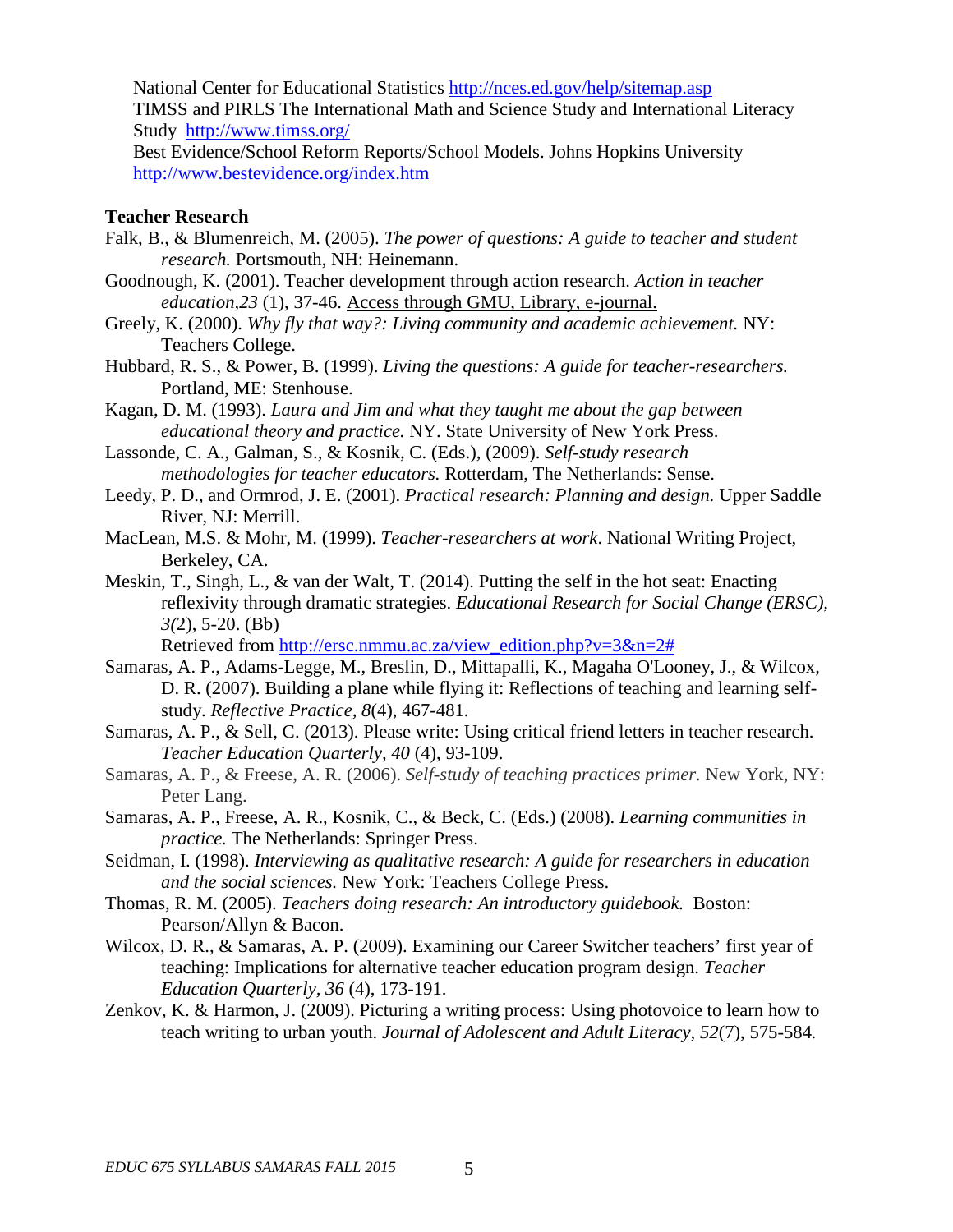#### **COURSE REQUIREMENTS:**

- 1. Attendance, Class and Online Participation and Peer Review (10%) 10 pts
- 2. Research Draft Components Posted on Class Discussion Thread (30%) 5 pts each
- 3. Teacher Research Project and Presentation (60%) 60 pts

#### **1. Attendance and Participation (10 pts)**

Attendance and participation at all classes, for the entire class period is a course expectation and absence will affect your grade. Arriving late twice equals one absence. Successful completion of this course requires attendance at all Face-to-Face classes and active participation in the online critical friend work. Being on time is also essential and lateness will affect your grade. Please notify instructor ahead of time if you will arrive late or if you must miss class. You are responsible in working with your Critical Friend Team (CFT) for missed material. Come to class prepared to contribute your critical reflections of readings.

### **Assignments and Evaluation**

You are expected to complete all readings and participate in class and in online discussions with openness, consideration, and effort to "hear for" and "listen to" others as you also seek to be understood. Each assignment helps you build your final paper. Since this is a professional development course (post licensure), high quality work (i.e., "A" work) is expected on all assignments and in class participation. All written assignments are to be submitted as a file and submitted electronically under the respective Class Discussion Thread on Bb for the day that it notes POST. Title each assignment with your last name and the name of the project/assignment, e.g., Smith.ResProp.09.08.15. Use Times Roman 12 pt. font, double-spaced for all assignments. For full consideration, all assignments are due and posted *electronically* on Bb prior to the beginning of class on the day and time they are due, unless otherwise announced.

**Visit the Discussion Thread to check updates each week:** I post comments to you on the discussion thread but I individually email you your grade. Please check Bb for the comments.

## **Highly Recommended (not required) Weekly Researcher Log:**

See exemplars with logs. It is highly recommended that you keep a researcher log of progress of your teacher research project each week and include it in the appendix of your final report. See Self-Study Research Project Timeline Log in Chapter 2. Table 2.2, pp. 28-29). This is your tentative timeline and tool to self-regulate your progress and the research process.

## **Critical Friend Inquires as Peer Review**

Your in-class activities involve sharing weekly updates, brainstorming ideas as a teacher about the classroom dilemma you are researching, exchanging ideas for strategies and lessons, and sharing how you are integrating standards in meaningful ways. As part of your course participation, you will have the opportunity to collaborate with critical friends as you develop your teacher research project. Critical Friend Inquiries (CFI) are designed for peer review with support and to provide alternative perspectives on interpretation to increase the validity of your research. It is your responsibility to respond to at least one CF for Discussion Threads #2, 4, & 6. Please be sure that each member receives a peer review. This is part of your participation grade. Critical friends provide support as well as a feedback loop to improve your practice. It is *critical* to have friends in research but critical friends are *not critical* in their approach with each other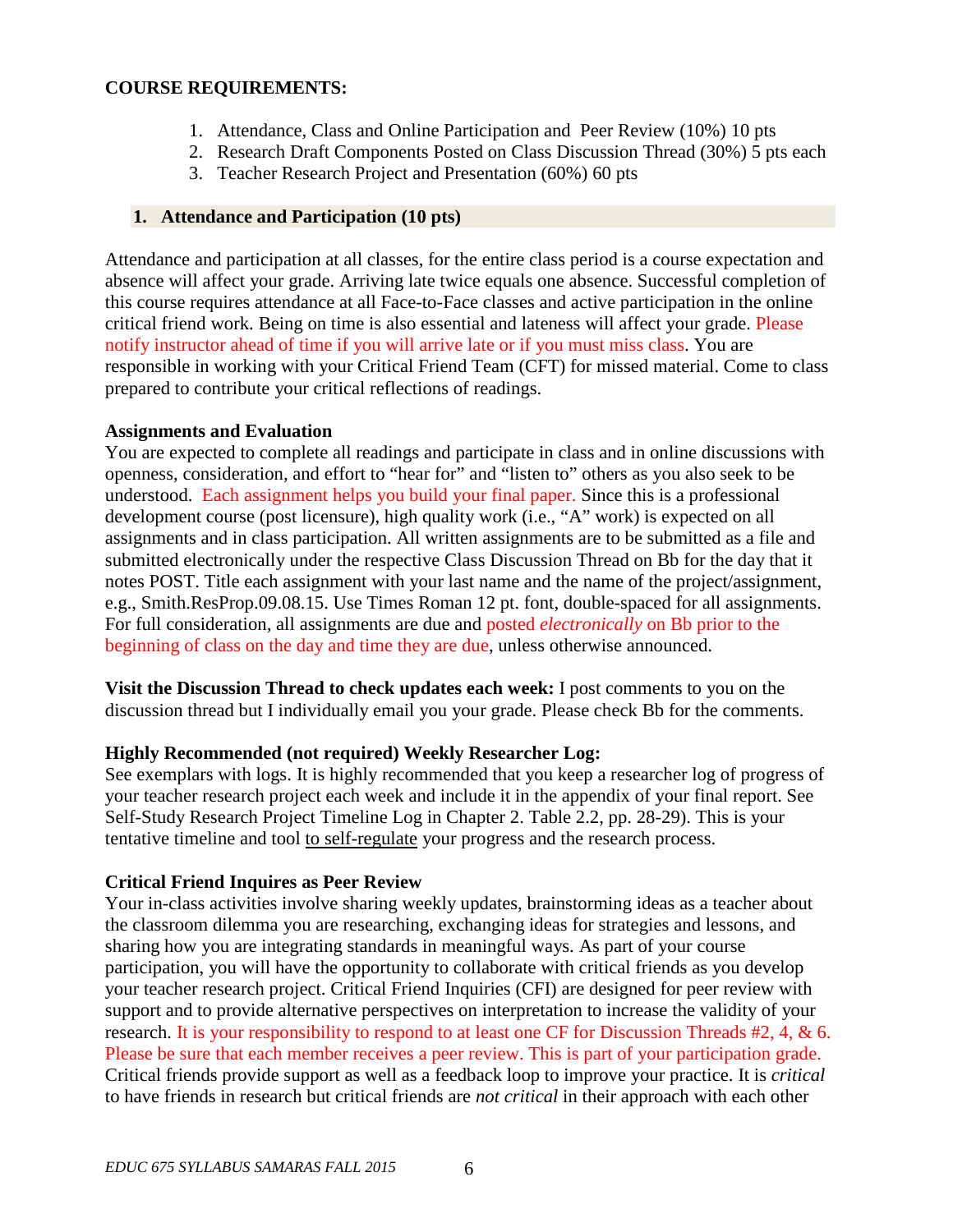(Samaras, 2011). Establish ground rules with "critical friends" and visit them often. Demonstrate positive professional dispositions. Professionals are responsible, ethical, and accountable.

*Make it a habit to write regularly and save your work in multiple places.*

## **2. Research Draft Components: Post on Class Discussion Thread (30 pts) 5 pts each**

## \*Please note:

You will find descriptions of assignments located in our text with examples from GMU secondary education alumni but the text and exemplars are resources. Use the templates and guidelines below and presented in class. That is, the purpose of the readings are to support your work but I have modified the assignments over time.

Completing each component will help you develop your final paper. Use the final paper rubric to self-assess your progress for each component

- 1) Discussion Thread #1: Research Artifact & Memo (will help w/ intro) (5pts)
- 2) Discussion Thread #2: Research Question & Rationale with Peer Review (5pts)
- 3) Discussion Thread #3: Draft Literature Review (5 pts)
- 4) Discussion Thread #4: Description of the Method: Data Chart & Pedagogies w/ Peer Review (5 pts)
- 5) Discussion Thread #5: Draft 1 for peer review (5 pts)
- 6) Discussion Thread #6: Peer Review of Draft 1 (5 pts)
- 7) Discussion Thread #7: Draft 2 for Professor Formative Assessment only Includes your Results & Discussion Sections (0 points)
- 1) **Research Artifact & Memo:** Use prompts on pp. 105-106 in text.

**2) Research Question and Rationale with Peer Review:** Use pp. 114-116 in text *It must be love:* For your research paper, you should choose a research question that really matters to you. It should be something you're curious about and willing to spend time researching and learning about. To quote one of my former students, "If you aren't eager to spend several days curled up reading about your topic, then it's not love, and you need to ditch it and find another topic" (Roberts, GMU alumna, 2009). Begin to articulate why this question for you and why now. What is the outgrowth of this puzzlement? Write a research proposal. You may also elect to add a visual representation to your research proposal. The idea is for the visual to help you figure out your "thesis" and not to enter an art show. Approach this assignment from where you are and honor its incompleteness as part of the research process. Ask yourself does the proposal give you a solid framework to launch your project.

**3) Description of the Method: Data Chart & Pedagogies with Peer Review**  See required reading exemplars: Mautz p.13; Payden pp. 10-11; Walsh p. 17

# **4) Draft Literature Review:** See pp. 127-134 in text.

Post a draft of your literature review on MyMason and begin to ask yourself:

- What does the literature review add to your understanding of your research topic?
- What common topics and themes have you found in the literature?
- What ideas for pedagogical strategies can you adapt from the literature?

Use the topics to design your conceptual framework or mapping of the "big ideas" and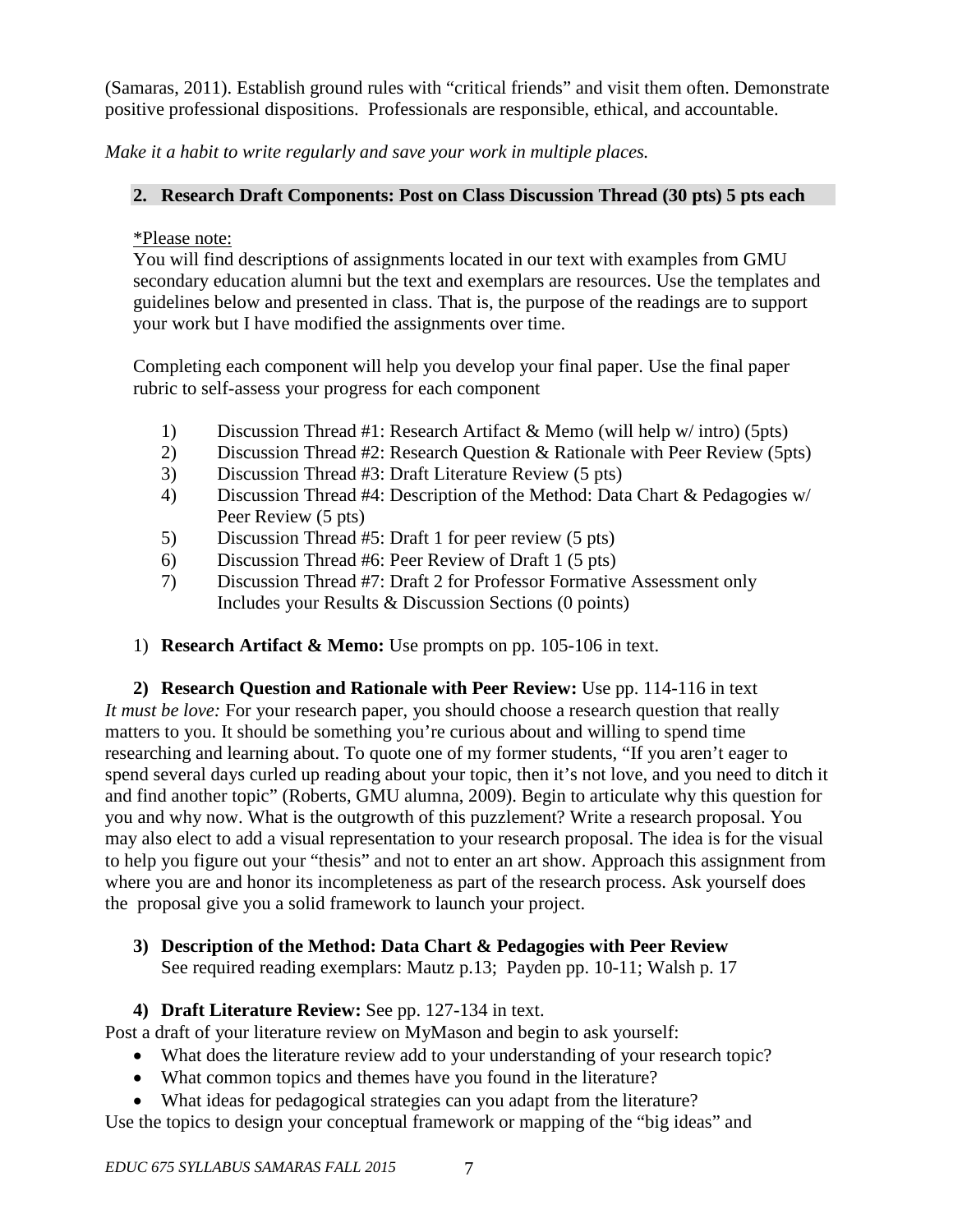connections you find in the literature to your study Format is your choice, e.g. annotated bibliography, narrative to insert directly into final report

### **5) Draft 1 for Peer Review**

Post a draft of your teacher research report for professor and critical friend input.

## **6) Peer Review of Draft 1**

Critical friends use actual evaluation rubric to provide peer review along with tracking and comments on draft.

## **7) Draft 2 for Professor Formative Review**

| Category            | Exemplary        | Accomplished     | Developing         | Undeveloped        |
|---------------------|------------------|------------------|--------------------|--------------------|
|                     | $10$ pts.        | 9pts             | 8pts               | <b>Below 8 pts</b> |
| Assignments are     | Successfully     | Completes all    | Does not           | Few                |
| central to the      | completes all    | assignments.     | complete some      | assignments        |
| development of      | assignments.     | Participates in  | assignments.       | completed.         |
| your project.       | Outstanding      | discussions and  | Does not           | Few                |
| Attendance and      | and consistent   | activities on a  | contribute to      | contributions      |
| participation are   | participation in | regular basis;   | discussions or     | to class           |
| critical            | discussions      | questions and    | activities very    | discussions.       |
| components of this  | and class        | comments         | often, but         | Little             |
| course. It gives    | activities.      | reveal thought   | generally          | evidence of        |
| you the             | Promotes         | and reflection   | reveals some       | participation      |
| opportunity to      | conversation     | and contribution | thought and        | and                |
| learn from and      | focused on the   | from assigned    | reflection and     | contribution.      |
| contribute to       | topic.           | readings.        | some               | Shows little       |
| building a positive | Comments         | Frequently       | contribution       | concern for        |
| classroom           | demonstrate a    | involves peers   | from assigned      | peers'             |
| experience and      | high level of    | in discussion.   | readings.          | learning or        |
| learning            | understanding    | Conducts peer    | Follows rather     | input or peer      |
| community.          | from assigned    | review; Shares   | than leads group   | review.            |
| Participants        | readings.        | leadership roles | activities.        | Misses many        |
| contribute to each  | Listens          | in group work.   | Solicits some      | classes and        |
| other's learning by | actively to      |                  | peer discussion    | is late often.     |
| actively listening, | peers.           |                  | and peer review.   | Does not           |
| exchanging ideas,   | Embraces peer    |                  | Misses classes.    | share              |
| sharing learning    | review;          |                  | Is late for class. | leadership         |
| from reading and    | Prompts peer     |                  | Somewhat           | roles in           |
| websites, peer      | feedback and     |                  | shares             | group work.        |
| view, and           | input.           |                  | leadership roles   |                    |
| supporting each     | Purposely        |                  | in group work.     |                    |
| other's efforts by  | shares           |                  |                    |                    |
| providing feedback  | leadership       |                  |                    |                    |
| on Discussion       | roles in group   |                  |                    |                    |
| Thread              | work.            |                  |                    |                    |

#### **Participation Rubric**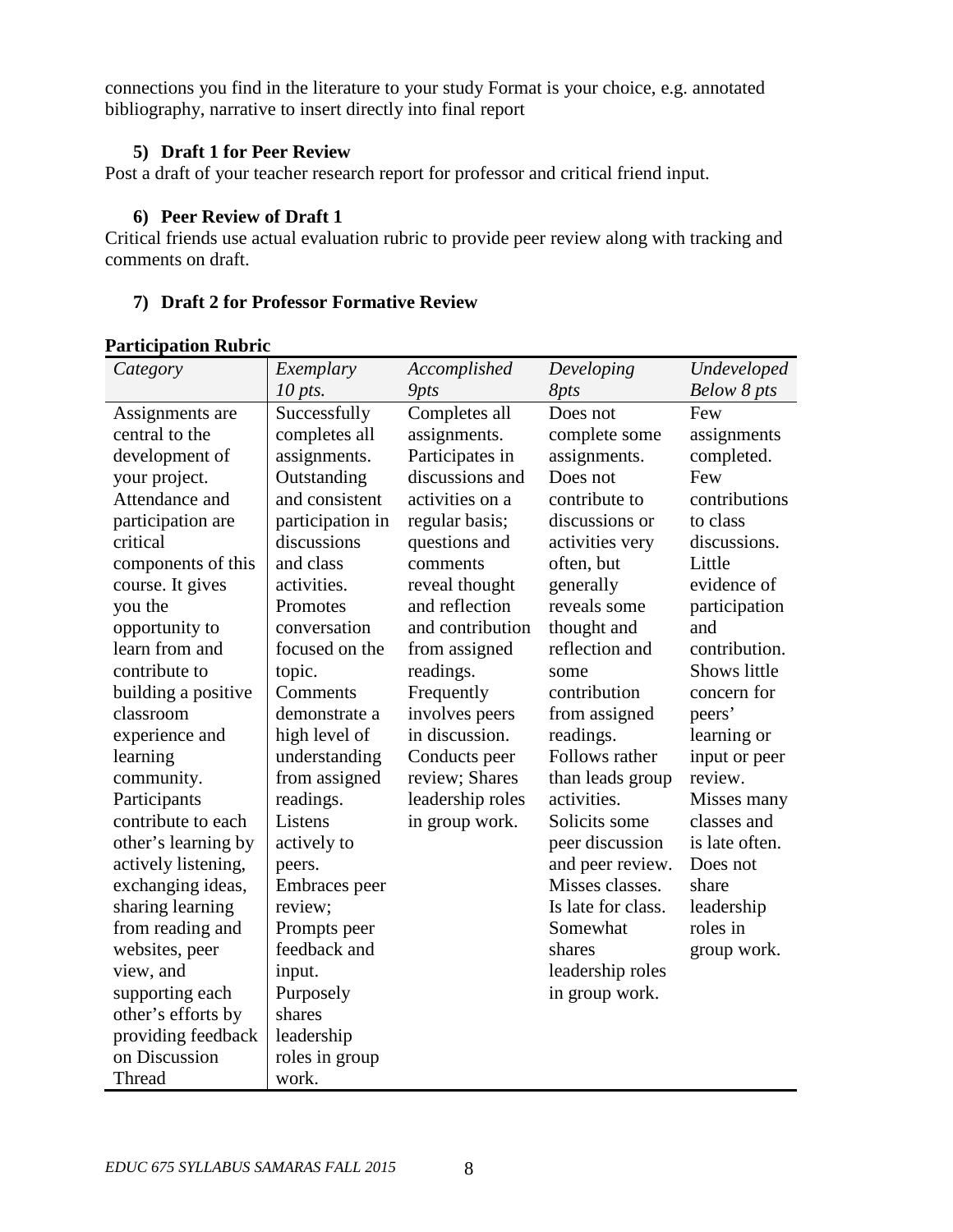| 5 pt. Assignments         |                                                                                                                                                         |
|---------------------------|---------------------------------------------------------------------------------------------------------------------------------------------------------|
|                           | <b>Rubric Description for Discussion Threads #1-6</b>                                                                                                   |
| $A+$                      | Presents an exemplary narrative in the assignment to build her/his self-study                                                                           |
| Exemplary                 | action research project with thoughtful and relevant detail. Demonstrates a                                                                             |
| $5+$ points               | very high level of understanding and application from assigned readings.                                                                                |
|                           | Submission reflects outstanding participation in f-t-f and online discussions                                                                           |
|                           | and class activities and active listening and serious feedback with peers.                                                                              |
|                           | Submitted on time. Provides exemplary peer response to assignment where                                                                                 |
|                           | relevant.                                                                                                                                               |
| $\mathbf{A}$<br>Excellent | Provides a very adequate narrative in the assignment to build her/his self-study                                                                        |
| $5 - 4.7$ points          | action research project with thoughtful and relevant detail which demonstrates<br>a high level of understanding and application from assigned readings. |
|                           | Submission reflects excellent participation in f-t-f and online discussions and                                                                         |
|                           | class activities and active listening and a high level feedback with peers.                                                                             |
|                           | Submitted on time. Provides very adequate peer response to assignment where                                                                             |
|                           | relevant.                                                                                                                                               |
| $A -$                     | Provides an adequate narrative in the assignment to build her/his self-study                                                                            |
| Approaching               | action research project with thoughtful and relevant detail which demonstrates                                                                          |
| Excellence                | a good level of understanding and application from assigned readings.                                                                                   |
| 4.65-4.5 points           | Submission reflects good participation in f-t-f and online discussions and class                                                                        |
|                           | activities and active listening and serious feedback with peers. Submitted on                                                                           |
|                           | time. Provides adequate peer response to assignment where relevant.                                                                                     |
| $B+$                      | Provides a fair narrative in the assignment to build her/his self-study action                                                                          |
| Developing                | research project with thoughtful and relevant detail which demonstrates an                                                                              |
| Less than 4.5 points      | average level of understanding and application from assigned readings.<br>Submission reflects average level of participation in f-t-f and online        |
|                           | discussions and class activities and active listening and serious feedback with                                                                         |
|                           | peers. Needs more work. Submitted late. Does not provide adequate peer                                                                                  |
|                           | response to assignment where relevant.                                                                                                                  |
|                           |                                                                                                                                                         |

# **Grading Scale for Course**

| Grade | <b>Standards</b>              | <b>Grading</b> | <b>Grade Points</b> | <b>Graduate Courses</b> |
|-------|-------------------------------|----------------|---------------------|-------------------------|
| A     | <b>Meets Standard</b>         | $93 - 100$     | 4.00                | Satisfactory /          |
|       |                               |                |                     | Passing                 |
| $A-$  | <b>Meets Standard</b>         | $90 - 92.9$    | 3.67                | Satisfactory /          |
|       |                               |                |                     | Passing                 |
| $B+$  | Approaches<br>Standard        | $88 - 89.9$    | 3.33                | Satisfactory /          |
|       |                               |                |                     | Passing                 |
|       | Approaches<br>Standard        | $83 - 87.9$    | 3.00                | Satisfactory /          |
| B     |                               |                |                     | Passing                 |
|       |                               |                |                     | Please note that B-     |
| $B-$  | Approaches<br><b>Standard</b> | $80 - 82.9$    | 2.67                | is not a passing        |
|       |                               |                |                     | course grade.           |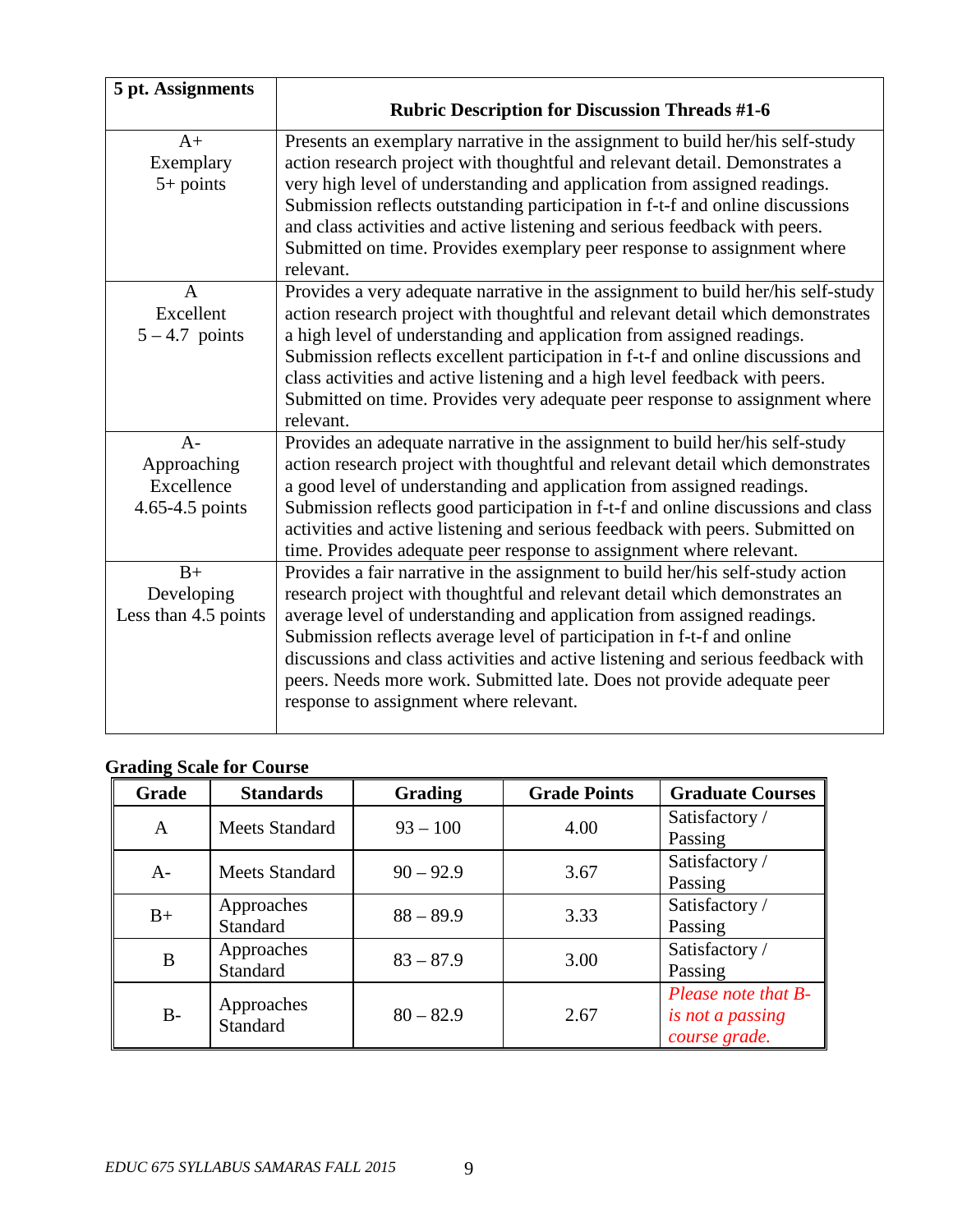#### **3.Teacher Research Project Description and Assessment Rubric (60 points)**

(PBA for EDUC 675, "Research in Secondary Education")

All teacher research reports must adhere to APA format. Your project should be useful to you and your students. A written a report that includes the specific headings and subheading are posted on Bb under "Assignment Guidelines" "Research Project Headings Template" Look at the headings at the beginning of the semester so you can see where you are headed.

### Please use this checklist for common errors before submitting your final paper:

- 1. Use Times Roman 12 pt. font, double-spaced throughout paper including between paragraphs.
- 2. Do not use right justification for formatting.
- 3. Do not use any identifying information of students, staff, school, or school system.
- 4. Cite all works properly. Need at least 10 references.
- 5. Spell out acronyms when you note them the first time. e.g., English Language Learners (ELL)
- 6. Include your data chart within the text of your paper.
- 7. Change everything to past tense, e.g., "I collected" instead of "I will collect."
- 8. Include an appendix electronically only.
- 9. Check that your abstract is written in third person and includes an implications sentence.
- 10. Just clip report at the top; no report binders or plastic sleeves are necessary.

## **Title and Abstract (2 points possible)**

Your title can be as creative as you like—take researcher/artistic license with this. In 125 to 150 words, what was your study about? What was your major finding? Consider the following questions as you draft your title and abstract:

- 1) Have you provided a single, articulate, concise paragraph of no more than 150 words?
- 2) Does you abstract concisely describe your purpose and the context, method, key findings, and significance of your research?

| <b>Grade/Points</b>             | <b>Rubric Description</b>                                                            |
|---------------------------------|--------------------------------------------------------------------------------------|
| $A$ - to $A$                    | Provides a concise (125-150 words) summary that reports factually on the purpose     |
| Exemplary                       | of the study and the methods and procedures to be followed.                          |
| $1.8 - 2$ points                |                                                                                      |
| $B$ to $B+$                     | Provides an identifiable summary (125-150 words) that addresses the purpose of the   |
| Proficient                      | study. Touches on methods and procedures to be followed, but is not sharply          |
| $1.6 - 1.7$ points              | focused.                                                                             |
| C                               | Provides only general statements about the study. Information on methods and         |
| Approaching                     | procedures to be followed is sketchy or missing. Falls short of 125 words or greatly |
| Proficiency                     | exceeds the 150-word limit.                                                          |
| $1.4 - 1.5$ points              |                                                                                      |
| F                               | Student work is so brief, incomplete, or off-topic that any reasonably accurate      |
| Unsatisfactory                  | assessment is impossible.                                                            |
| Less than 1.4 points            |                                                                                      |
| <b>Assessment/Feedback: X/2</b> |                                                                                      |

## **Introduction, Rationale, Area of Focus, and Research Questions (5 points possible)**

Describe the setting, including the community, school, students, and other relevant information. What is the purpose of your study? What problem or issue are you addressing? Describe why the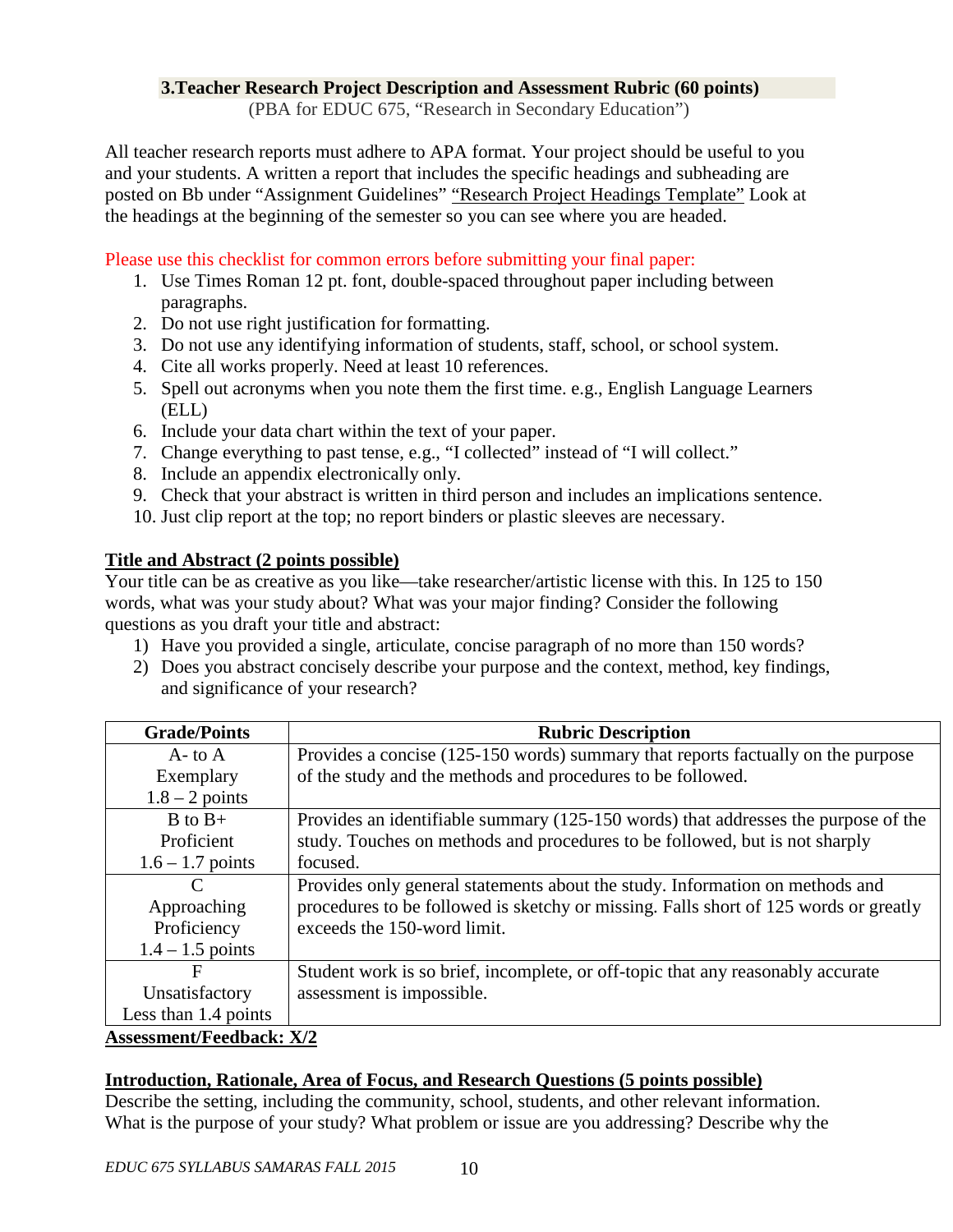concerns are important to you and what your research might help you learn as a result of its conduct. What is its background and significance? How does it relate to your masters curriculum? What is (are) your research question(s)? Do you have a hypothesis? If so, what is it and how did you formulate it? Be sure that your research questions steer you toward a descriptive response. Consider the following questions as you draft your introduction, rationale, area of focus, and research questions:

- 1) Have you explained the outgrowth of your study?
- 2) Have you offered perspectives that shaped this question for you?
- 3) Have you situated the study in terms of explaining the outgrowth of this puzzlement in the context of your work? e.g., your students, classroom, school, district?
- 4) Have you clearly and concisely explained why this research is important? Have you addressed the broader educational and social significance of this research?
- 5) Have you clearly and concisely stated the research problem?
- 6) Have you clearly and concisely stated your main research question and any subquestions?

| <b>Grade/Points</b>                                                                                                                                                                                                                                                                                                                | <b>Rubric Description</b>                                                            |
|------------------------------------------------------------------------------------------------------------------------------------------------------------------------------------------------------------------------------------------------------------------------------------------------------------------------------------|--------------------------------------------------------------------------------------|
| $A$ - to $A$                                                                                                                                                                                                                                                                                                                       | Establishes a sound context/theoretical framework for the study and a compelling     |
| Exemplary                                                                                                                                                                                                                                                                                                                          | rationale for its execution. Clearly and explicitly states the research question and |
| $4.5 - 5$ points                                                                                                                                                                                                                                                                                                                   | purpose of the study.                                                                |
| $B$ to $B+$                                                                                                                                                                                                                                                                                                                        | Provides an adequate context/theoretical framework for the study and a defensible    |
| Proficient                                                                                                                                                                                                                                                                                                                         | rationale for its execution, though one or both may be weakly developed. Explicitly  |
| $4 - 4.4$ points                                                                                                                                                                                                                                                                                                                   | states the research question and purpose of the study.                               |
|                                                                                                                                                                                                                                                                                                                                    | Provides minimal information on the context/theoretical framework for the study.     |
| Approaching                                                                                                                                                                                                                                                                                                                        | Does not offer a rationale for the study's execution, or does so only superficially. |
| Proficiency                                                                                                                                                                                                                                                                                                                        | Explicitly states the research question and purpose of the study.                    |
| $3.5 - 3.9$ points                                                                                                                                                                                                                                                                                                                 |                                                                                      |
| F                                                                                                                                                                                                                                                                                                                                  | Student work is so brief, incomplete, or off topic that any reasonably accurate      |
| Unsatisfactory                                                                                                                                                                                                                                                                                                                     | assessment is impossible.                                                            |
| Less than 3.5 points                                                                                                                                                                                                                                                                                                               |                                                                                      |
| $\mathbf{L}$ $\mathbf{L}$ $\mathbf{L}$ $\mathbf{L}$ $\mathbf{L}$ $\mathbf{L}$ $\mathbf{L}$ $\mathbf{L}$ $\mathbf{L}$ $\mathbf{L}$ $\mathbf{L}$ $\mathbf{L}$ $\mathbf{L}$ $\mathbf{L}$ $\mathbf{L}$ $\mathbf{L}$ $\mathbf{L}$ $\mathbf{L}$ $\mathbf{L}$ $\mathbf{L}$ $\mathbf{L}$ $\mathbf{L}$ $\mathbf{L}$ $\mathbf{L}$ $\mathbf{$ |                                                                                      |

#### **Assessment/Feedback: X/5**

## **Literature Review (8 points possible)**

In order to properly address a research question you need to be familiar with previous investigations of your topic. You should conduct a literature review in which you cite and synthesize approximately 8-10 sources and discuss how they informed your design. Teacher research appeals to a broad range of research resources, including reports of teachers' experiences. Transitions should connect one annotated source with the next. At the end of the literature review, include a one-paragraph summary of the major discoveries in your review, connecting these to the focus of your study. References must be from refereed journals, books (generally not textbooks), curriculum resources, and scholarly compilations. NOTE: The literature review should emphasize synthesis and analysis (Bloom, 1956, 1984). Use direct quotes sparingly. Craft your literature review as a story of the study of your topic. Consider the following questions as you draft your literature review:

- 1) Did you conduct an ongoing literature review which informed your research?
- 2) Is the review relevant and connected to your study?
- 3) Is the review adequate, coherent, and analytical?
- 4) Does the review include references from a variety of sources?
- 5) Is the review integrated into a conceptual framework with a mapping of the theories,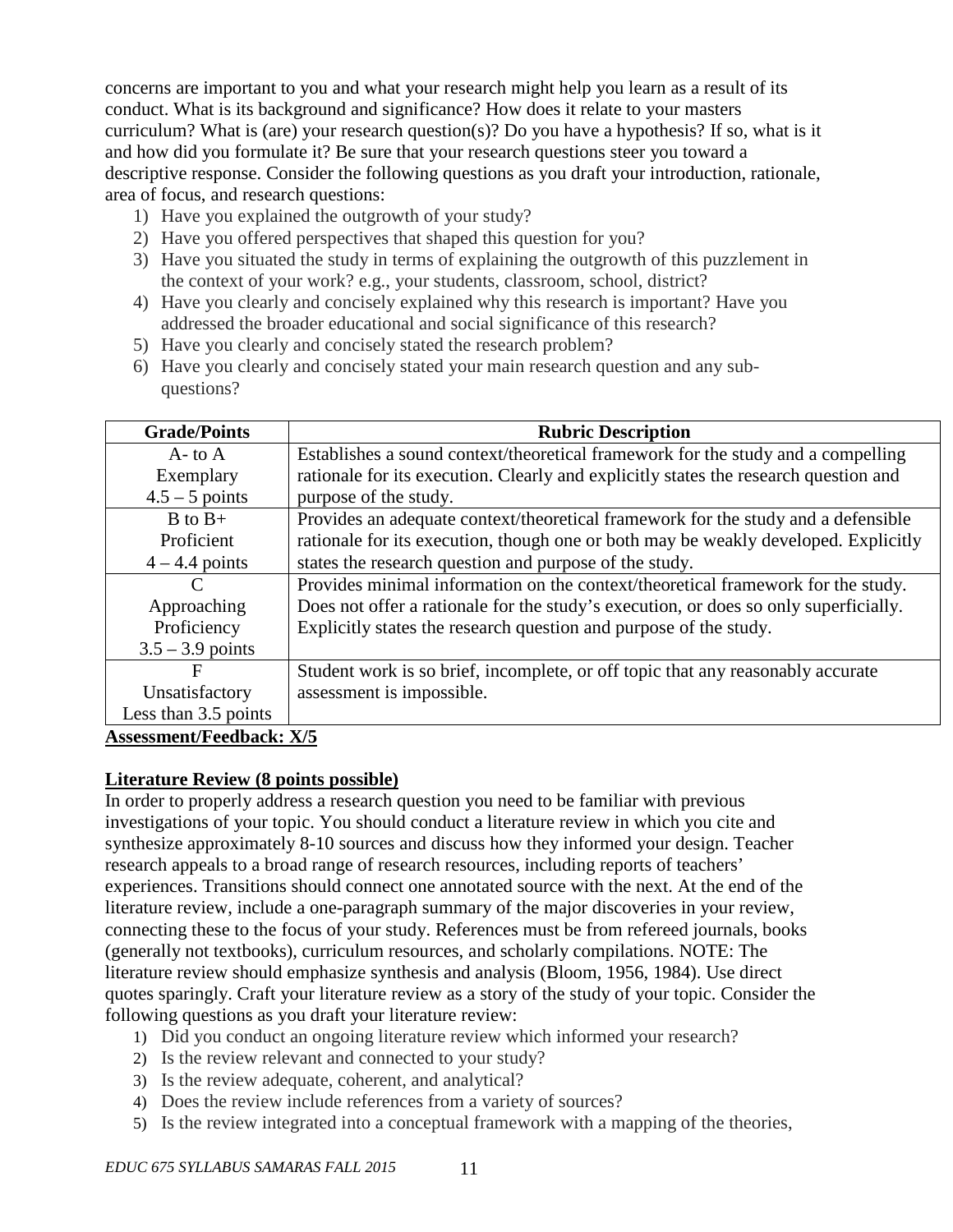literature, and phenomena that help to inform your study?

| <b>Grade/Points</b>             | <b>Rubric Description</b>                                                             |
|---------------------------------|---------------------------------------------------------------------------------------|
| $A$ - to $A$                    | Cites at least 10 peer-reviewed, published reports of empirical research. Highlights  |
| Exemplary                       | gaps in the literature to which the proposed study will respond. Organizes the        |
| $7.2 - 8$ points                | literature by clearly identifiable themes, proceeding from general to more specific   |
|                                 | within each theme. Effectively synthesizes referenced sources, using few, if any,     |
|                                 | direct quotes.                                                                        |
| $B$ to $B+$                     | Cites at least 8 peer-reviewed, published reports of empirical research. Highlights   |
| Proficient                      | gaps in the literature to which the proposed study will respond. Organizes the        |
| $6.4 - 7.1$ points              | literature by identifiable themes, although organization within themes may follow no  |
|                                 | clear or consistent pattern of presentation. Attempts to synthesize referenced        |
|                                 | sources. Uses few direct quotes.                                                      |
| C                               | Cites fewer than 8 peer-reviewed, published reports of empirical research. Does not   |
| Approaching                     | explicitly highlight gaps in the literature to which the proposed study will respond. |
| Proficiency                     | Summarizes cited works sequentially, rather than synthesizes and organizes them       |
| $5.6 - 6.3$ points              | thematically. Relies heavily on direct quotes.                                        |
| $\mathbf F$                     | Student work is so brief, incomplete, or off-topic that any reasonably accurate       |
| Unsatisfactory                  | assessment is impossible.                                                             |
| Less than 5.6 points            |                                                                                       |
| <b>Assessment/Feedback: X/8</b> |                                                                                       |

## **Description of the Method (15 points possible)**

In this section describe how you implemented your research. Include a description of subjects (i.e., students, teachers, administrators), the context of the research, the strategies and materials (put sample material in an appendix), the number and total time of each research session, and a complete description of the methodologies. Repeat your question in this section—remind us often what you are studying. Describe how you selected your subject sample—why did you choose these individuals and who are they, in terms of gender, ethnicity, age, grade level, language/culture, and educational achievement? Describe ALL of your methods, including what influenced the selection of your methodology and design, what measures you took to assure the validity of your study, and how you triangulated your data. Be sure to include a table and timeline of your methods—what you collected and when. Be sure to describe what type of data you collected—for example, did you do a needs assessment (via a test) to address student achievement, and then design and implement a new instructional strategy? Or did you observe a group of students to see how they behaved in a particular context, and then interview them to ascertain their reasons? Did you do a series of in-depth interviews with students or teachers? How do the data relate to your research question? How do they relate to your masters curriculum? Finally, describe how you planned to make sense of—analyze—your data in light of your research question(s). Provide rich descriptions of HOW you reviewed your data, the themes that became apparent in your reviews, and your ultimate findings. Consider the following questions as you draft your literature review:

- 1) Have you described your research context; community, school, and classroom context?
- 2) Have you included demographic information of participants?
- 3) Did you include your reflection of the problem? e.g., behaviors observations, possible causes?
- 4) Have you explained the reasons for your pedagogies based on your noticing of your classroom and the literature reviewed?
- 5) Have you described in detail what data you collected, how you collected it, and when you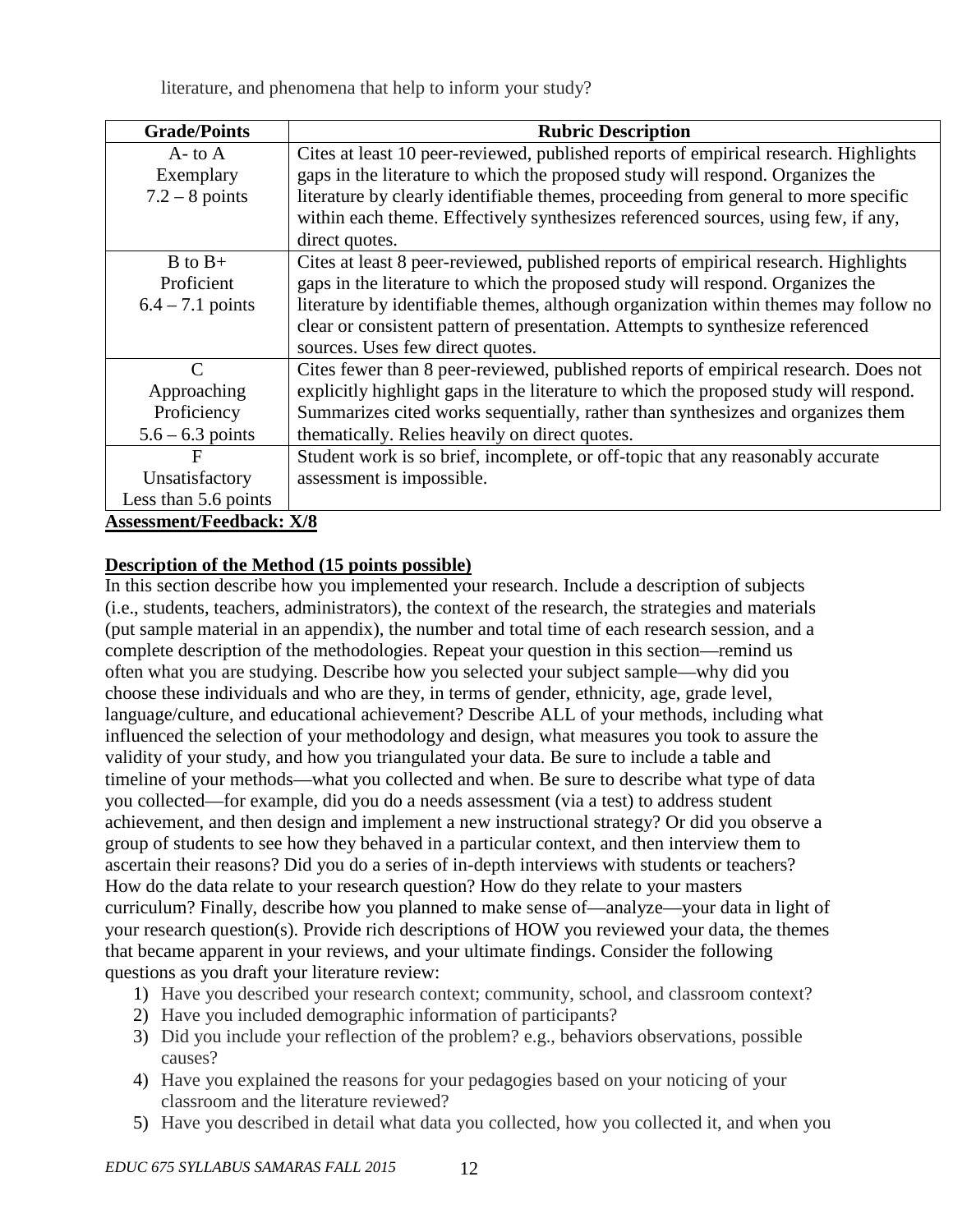collected it, including data generated from your pedagogies and strategies?

- 6) Are your data from multiple sources?
- 7) Did you include a description of the pedagogical strategies you enacted?
- 8) Did you explain how you analyzed your data and include a data audit trail?
- 9) Have you included and explained the role of your critical friends in your data interpretations and validation?
- 10) Did you explore using visuals and technologies for analyzing and displaying your findings in a coherent manner?

| <b>Grade/Points</b>              | <b>Rubric Description</b>                                                               |
|----------------------------------|-----------------------------------------------------------------------------------------|
| $A$ - to $A$                     | Explains, and justifies the appropriateness of the study design, procedures followed,   |
| Exemplary                        | sampling methods, data collection and analytical tools (including any statistical       |
| $13.5 - 15$ points               | tests), given the stated purpose of the study. Discusses ethical issues raised by study |
|                                  | and explains how they were addressed.                                                   |
| $B$ to $B+$                      | Explains the study design, procedures followed, sampling methods, and analytical        |
| Proficient                       | tools (including any statistical tests), given the stated purpose of the study.         |
| $12 - 13.4$ points               | Discusses ethical issues raised by the study and how they were addressed.               |
| C                                | Explains study design, procedures followed, sampling methods, and analytical tools      |
| Approaching                      | (including any statistical tests), given the stated purpose of the study; explanations, |
| Proficiency                      | however, are not fully developed. Mentions ethical issues raised by the study but       |
| $10.5 - 11.9$ points             | addresses them only superficially.                                                      |
| $\mathbf F$                      | Student work is so brief, incomplete, or off-topic that any reasonably accurate         |
| Unsatisfactory                   | assessment is impossible.                                                               |
| Less than $10.5$ points          |                                                                                         |
| <b>Assessment/Feedback: X/15</b> |                                                                                         |

## **Results and Findings (15 points possible)**

In this section, indicate what you discovered or found as a result of your data gathering. Focus on results that are related to your research concern and answer your research questions or shed light on your research hypotheses. Introduce your findings before you begin to describe them, and remind us of your research question again. Organize this section in a way that makes sense for your data/findings—by student, by theme, by data source, etc. Use illustrative examples from your data to SHOW us your findings. Use tables to summarize and SHOW us what you've learned. Focus on what's truly interesting in your findings, even if you have limited data to support this. Feel free to use mini case studies to illustrate your findings, through the lens of a few students. Remember that the goal is to share what you learned about your teaching for yourself first; our goal is not NECESSARILY to extract findings that will be generalizable across EVERY teaching setting. Interpret your data in as much detail as possible, describing whether or not—or how—your findings corroborated your expectations. Were there any surprises in your findings? Can you think of any alternative explanations for your findings? Consider the following questions as you draft your results and findings:

- 1) Did you restate your research question and what was found through your research?
- 2) Are the findings thoroughly and adequately presented?
- 3) Is there convincing evidence to support your themes?
- 4) Is there connection and coherence among the separate themes?
- 5) Did you explain your findings to your critical friend to gain his or her perspective on your interpretations?

## **Rubric Description**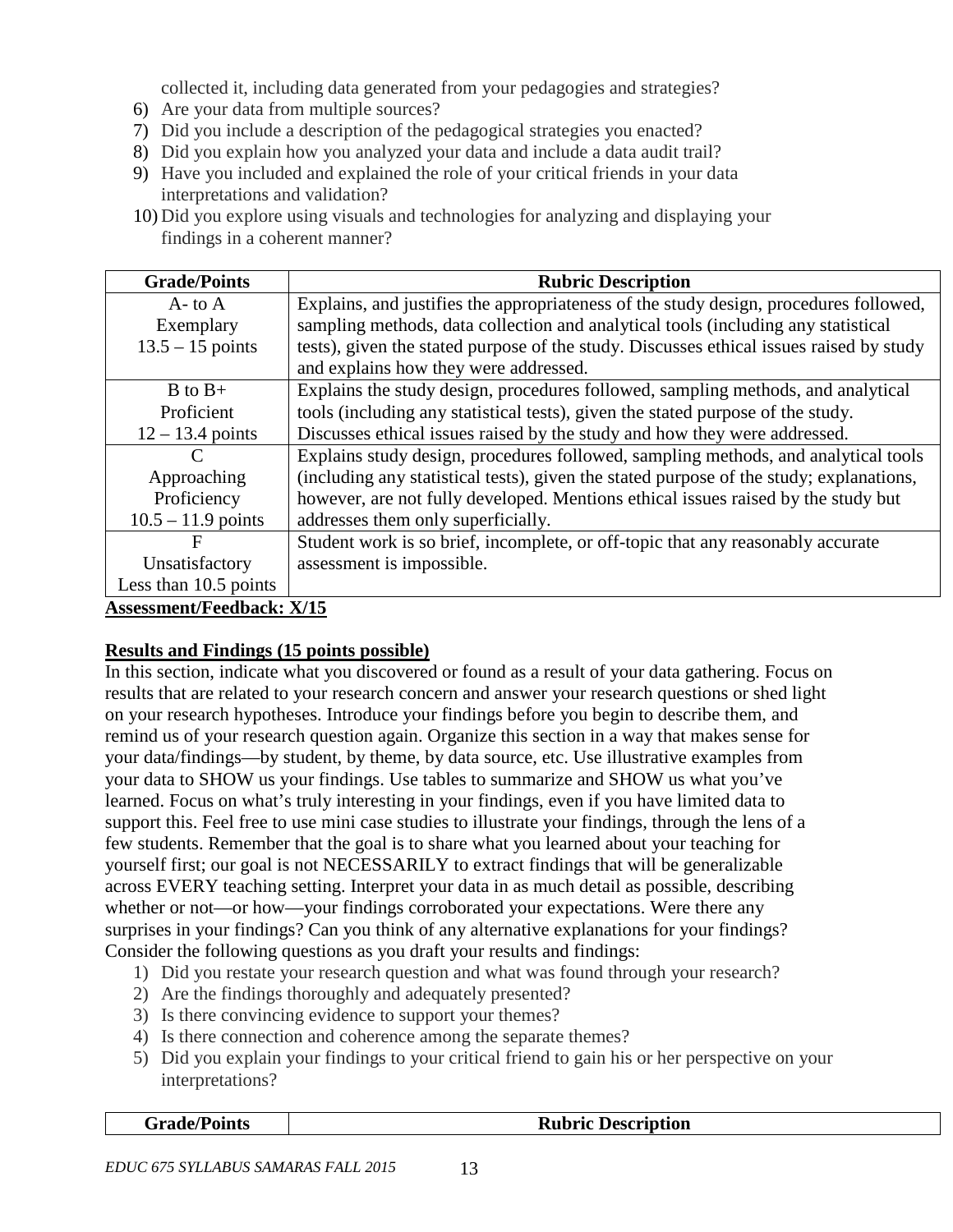| $A$ - to $A$                     | Reports and interprets narrative and numerical data accurately, objectively, and      |
|----------------------------------|---------------------------------------------------------------------------------------|
| Exemplary                        | concisely using analytical tools appropriate to the methodology. Highlights explicit  |
| $13.5 - 15$ points               | links between study outcomes, hypotheses (if stated), and the original research       |
|                                  | question.                                                                             |
| $B$ to $B+$                      | Reports and interprets narrative and numerical data accurately, objectively, and      |
| Proficient                       | concisely. For the most part, analytical tools are appropriate to the methodology.    |
| $12 - 13.4$ points               | Does not highlight explicit links between study outcomes, hypotheses (if stated), and |
|                                  | the original research question; however, such links may logically be implied.         |
| C                                | Reports and interprets narrative and numerical data with little apparent concern for  |
| Approaching                      | accuracy and objectively. Analytical tools are inappropriate to the methodology.      |
| Proficiency                      | Provides, at best, tenuous links between study outcomes, hypotheses (if stated), and  |
| $10.5 - 11.9$ points             | the original research question.                                                       |
| $\mathbf F$                      | Student work is so brief, incomplete, or off-topic that any reasonably accurate       |
| Unsatisfactory                   | assessment is impossible.                                                             |
| Less than $10.5$ points          |                                                                                       |
| <b>Assessment/Feedback: X/15</b> |                                                                                       |

#### **Discussion, Reflection, Implications, Recommendations, and Action Plan (10 points possible)**

In this section reflect on the findings of your data collection and discuss what they might mean to you as a teacher and teacher researcher. What did you learn from the study? How did it relate to your masters curriculum? How will it influence your teaching—that is, based on the results and themes that emerged from the study, what changes will you make in your teaching? How will you share these findings with others? What are the implications for future research? Speculate on what it would mean if your data pointed in one direction versus another. Again, focus on what's truly interesting in your data/findings, even if you have limited information to support this. Make some bold recommendations for how we might serve students better. Be sure to describe what all of this information—the teacher research process, your data, your findings—mean to you as a professional and a person**.** Describe how you might share the findings of your paper—with your principal, your grade level team, other teachers who are working with these students, use it in a workshop, claim it as an area of expertise on your resume, etc. Be sure to describe potential implications of your study and its findings for other teachers and for education policymakers. Consider the following questions as you draft your discussion, reflection, implications, recommendations, and action plan:

- 1) Have you adequately explained the implications of your study to your students' learning?
- 2) Have you adequately explained the implications of your study to your professional development?
- 3) Have you adequately explained the implications of your study to your teaching and reframing of your practice? Revisit your original research question. Take a retrospective journey and reflect back on the "self" or your role and the conscious (and perhaps at the time unconscious) consequences of your actions in the process of studying your teaching practice.
- 4) Have you adequately explained the implications of your study to the education field?
- 5) Have you adequately explained the relevance of your study to national and state education standards?
- 6) Have you discussed any limitations?
- 7) Have you identified areas for future research possibilities?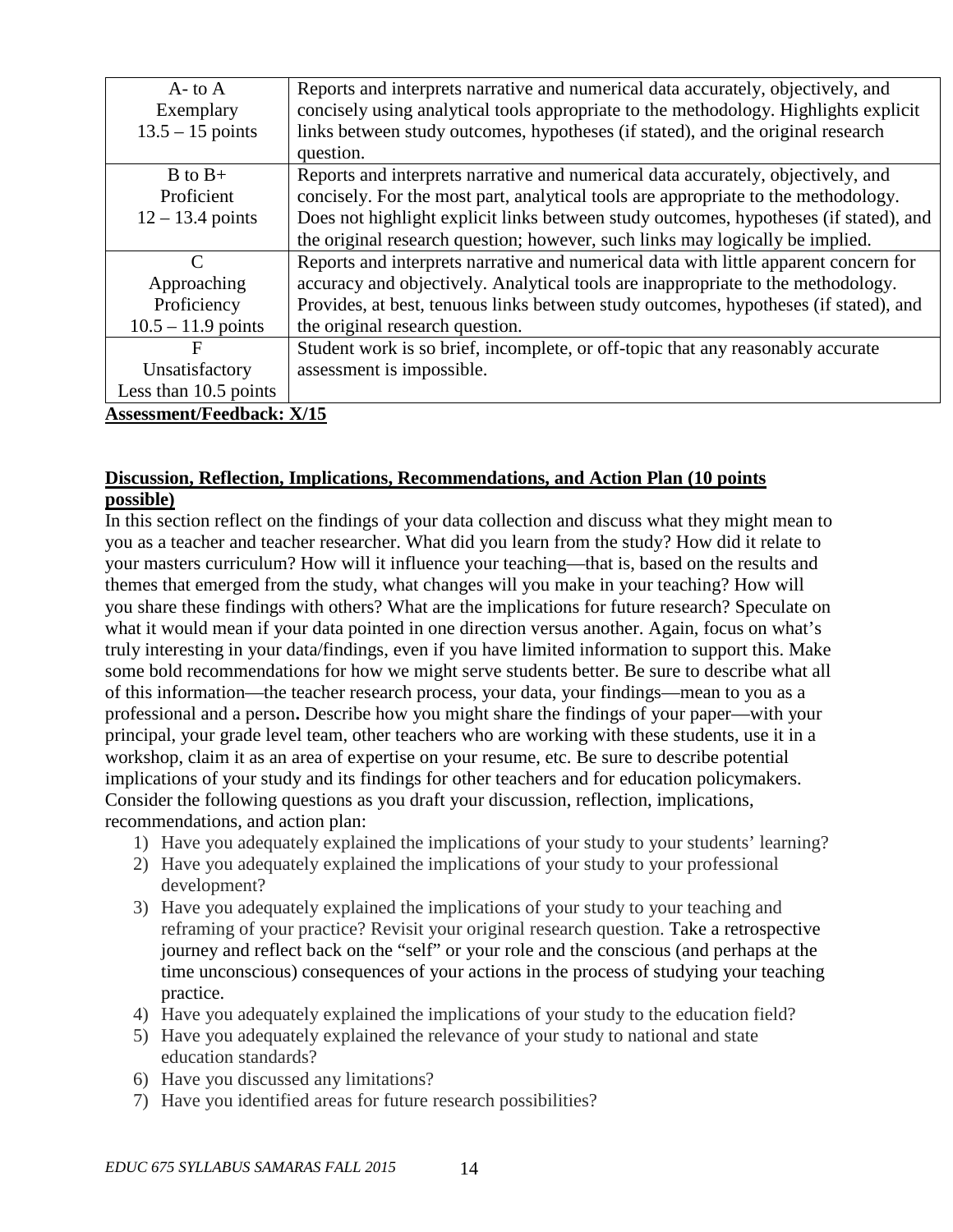| <b>Grade/Points</b>                               | <b>Rubric Description</b>                                                                |
|---------------------------------------------------|------------------------------------------------------------------------------------------|
| $A$ - to $A$                                      | Offers evaluation of the study's strengths and weaknesses. Addresses                     |
| Exemplary                                         | theoretical/practical implications of study findings including how they will be          |
| $9 - 10$ points                                   | shared with others. Highlights threats to validity, reporting on how they were           |
|                                                   | addressed. Supports assertions/interpretations using sound arguments consistent          |
|                                                   | with study findings. Describes recommendations for future research, and how results      |
|                                                   | will be applied in the practice.                                                         |
| $B$ to $B+$                                       | Addresses theoretical/practical implications of study findings including how they        |
| Proficient                                        | will be shared with others. Highlights threats to validity, reporting on how they were   |
| $8.0 - 8.9$ points                                | addressed. Supports assertions/interpretations using sound arguments consistent          |
|                                                   | with study findings. Does not describe recommendations for future research, or how       |
|                                                   | results will be applied.                                                                 |
| $\mathcal{C}$                                     | Addresses practical implications of study findings including how they will be shared     |
| Approaching                                       | with others. Attempts to discuss threats to validity, but does so superficially and/or   |
| Proficiency                                       | fails to offer antidotes. Does not consistently support assertions/interpretations using |
| $7 - 7.9$ points                                  | sound arguments consistent with study findings. Does not describe                        |
|                                                   | recommendations for future research, or how results will be applied in practice.         |
| $F_{\rm}$                                         | Student work is so brief, incomplete, or off-topic that any reasonably accurate          |
| Unsatisfactory                                    | assessment is impossible.                                                                |
| Less than 7 points                                |                                                                                          |
| $\Lambda$ gaagamant $\Gamma$ aadhaal $\cdot$ V/10 |                                                                                          |

**Assessment/Feedback: X/10**

## **References, Appendices, Writing Styles, Mechanics, and General Notes (5 points possible)**

Include a complete list of references in APA format. Append all appropriate materials, including, if relevant, any questionnaires, inventories, assessments, sample student work, etc. Include at least one example of each tool you use—it's ideal to include one blank version and one version completed by one of your research subjects. In addition, follow these general guidelines:

- The model for your study report is not a master's thesis nor traditional class research paper, but rather an article prepared for submission to a journal that focuses more on practice than theory.
- You may find it helpful to select a journal whose research emphasis and readership match your research topic and follow its manuscript submission criteria. Chapter 8 in the Mills text presents a sample article.
- It is expected that the entire project will be described in a 25-30 page paper; please do not exceed the 30-page limit.
- Write in the past tense as much as it makes sense to do so
- Your paper does not have to be anonymous; you can include names, as this is an internal document and will not be shared anywhere outside of our class
- Be sure to make a personal and professional connection to your topic and project
- Citations are not necessary in the introduction

• Feel free to revise your questions based on data, to make these questions more focused Consider the following questions as you draft your references and appendices and consider the overall writing quality of your paper:

- 1) Did you follow the APA style for the report for a running head, page numbering, references, citations, and the appendix? Does the report include a title page with project title, author's name, and author's professional affiliation?
- 2) Are references current and from different sources?
- 3) Are all references cited in the research report included in the references? Have you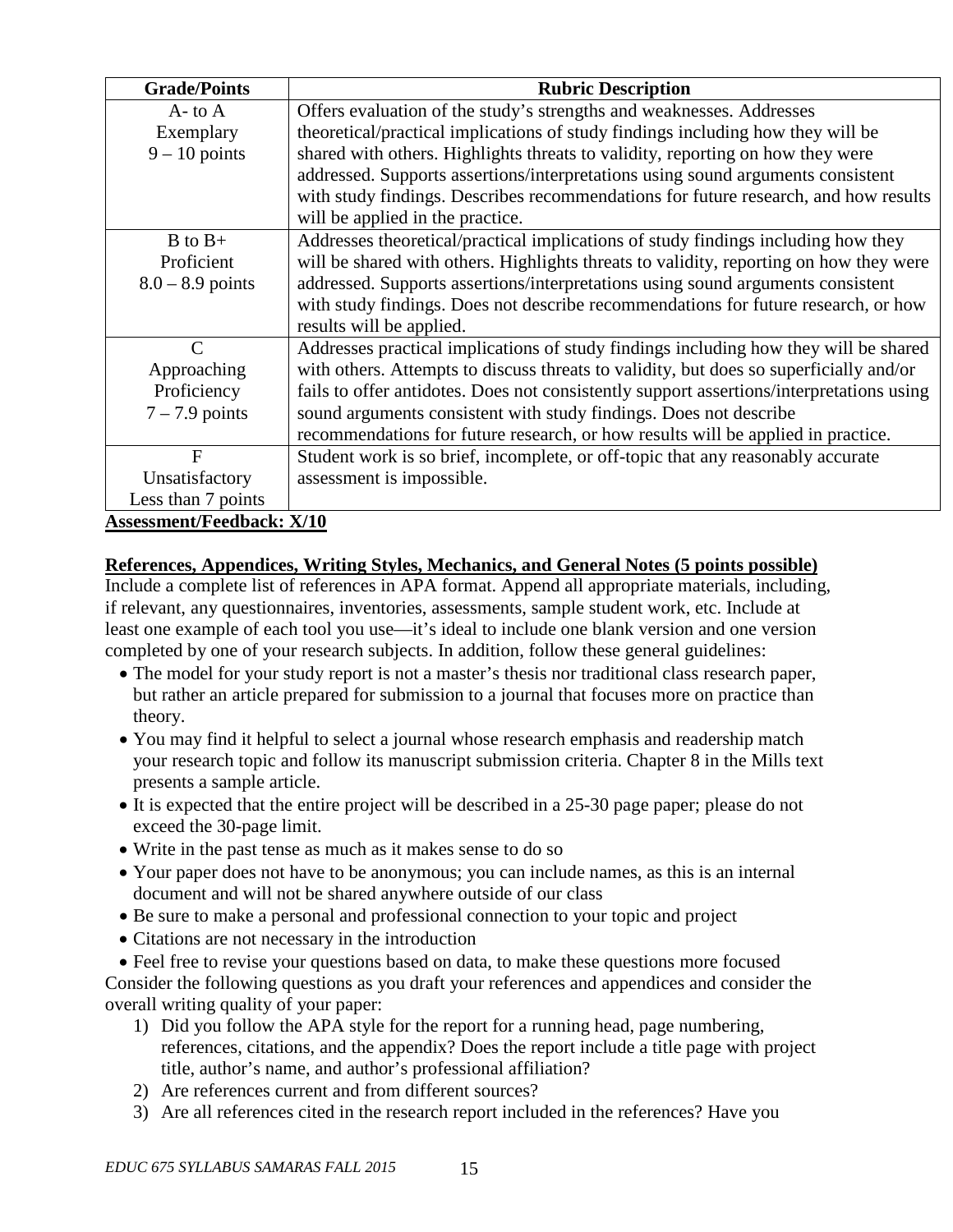provided a complete reference list of all print and nonprint (Internet) references?

- 4) Is the report coherent, concise, and well-structured with a clear purpose?
- 5) Is the report grammatically correct with proper usage of language?
- 6) Does the report have your distinctive focus and voice? Have you used professional language (i.e., no jargon)? Have you written in an accessible style and presentation?

| <b>Grade/Points</b>        | <b>Rubric Description</b>                                                 |
|----------------------------|---------------------------------------------------------------------------|
| $A$ - to $A$ +             | Paper is well written with no notable drafting errors. Voice, verb tense, |
| Exemplary                  | and writing style are consistent throughout. Technical terms are used     |
| $4.5 - 5$ points           | precisely and accurately, reflecting a firm understanding of underlying   |
|                            | concepts. Text is original; opinions and propositions are supported by    |
|                            | strong logic and formal references to published research. Sections are    |
|                            | linked with unifying transitions, giving the report a clear sense of      |
|                            | direction. Paper adheres to formatting specifications provided in course  |
|                            | text and materials. Citations/references page follow APA style.           |
| $B$ to $B+$                | Paper is well written with few notable drafting errors. Voice, verb       |
| Proficient                 | tense, and writing style are generally consistent with few exceptions     |
| $4 - 4.4$ points           | that do not substantially diminish readability. Most technical terms are  |
|                            | used correctly, reflecting adequate understanding of the underlying       |
|                            | concepts. Text is original, but opinions and propositions are not         |
|                            | consistently supported by logic and references to published research.     |
|                            | Transitions do not connect sections seamlessly but do not substantially   |
|                            | diminish readability. Paper does adhere to formatting specifications      |
|                            | provided in course text and materials. Citations/references page do not   |
|                            | follow APA style.                                                         |
| $\mathsf{C}$               | Paper falls short of accepted standards for master's level composition.   |
| Approaching                | Drafting errors and error patterns are widespread. Voice, verb tense,     |
| Proficiency                | and writing style vary from section to section. Technical terms are used  |
| $3 - 3.9$ points           | incorrectly and/or imprecisely, reflecting only a rudimentary             |
|                            | understanding of the underlying concepts. Text is formulaic, relying      |
|                            | heavily on paraphrases and "borrowed" materials not formally cited.       |
|                            | Transitions are weak, contributing to an apparent lack of direction.      |
|                            | Paper does not adhere to formatting specifications provided in course     |
|                            | text and materials. Citations and references page do not follow APA       |
|                            | style.                                                                    |
| $\overline{F}$             | Paper is so brief, incomplete, or off-topic that any reasonably accurate  |
| Unsatisfactory             | assessment is impossible.                                                 |
| Less than 3 points<br>- 77 | $\mathbf{v}$ $\mathbf{r}$                                                 |

**Assessment/Feedback: X/5**

## **Overall Assessment/Feedback: for PBA X/60**

## **Grading Scale for Research Project**

*Exemplary*: 60 points. Substantially meets the project and report requirements. All criteria are addressed fully

*Accomplished:* 56-59 points. Meets the project and report requirements. Criteria adequately addressed

*Developing:* 55-53 points. Meets some, but not all, of the project and report requirements. Weaknesses in addressing some of the criteria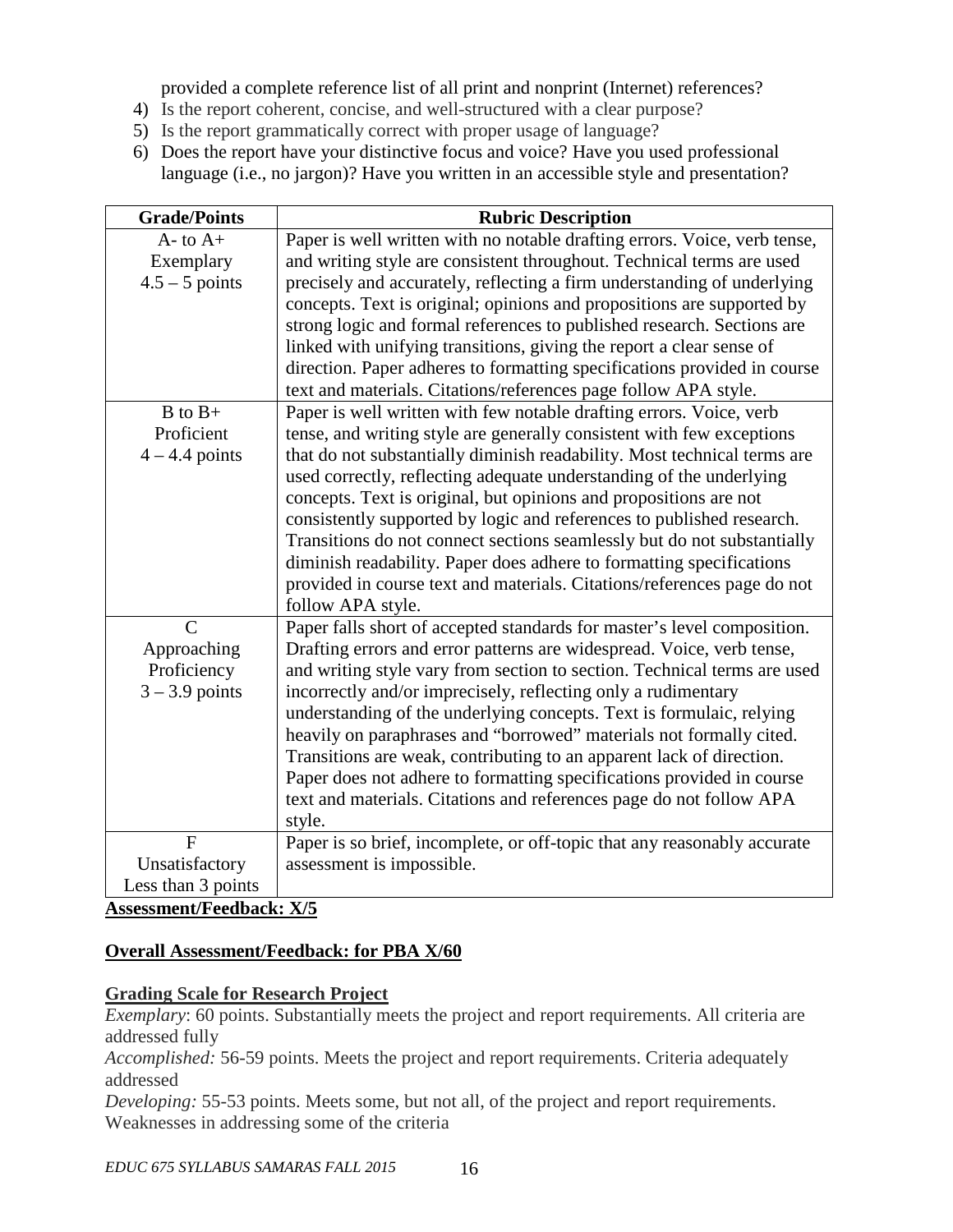*Undeveloped***:** 53 points and below. Does not meet the project and report requirements. Weaknesses in addressing the majority of the criteria

| Grade | <b>Standards</b>       | <b>Grading</b> | <b>Grade Points</b> | <b>Graduate Courses</b> |
|-------|------------------------|----------------|---------------------|-------------------------|
| A     | <b>Meets Standard</b>  | $93 - 100$     | 4.00                | Satisfactory /          |
|       |                        |                |                     | Passing                 |
| $A-$  | <b>Meets Standard</b>  | $90 - 92.9$    | 3.67                | Satisfactory /          |
|       |                        |                |                     | Passing                 |
| $B+$  | Approaches<br>Standard | $88 - 89.9$    | 3.33                | Satisfactory /          |
|       |                        |                |                     | Passing                 |
| B     | Approaches<br>Standard | $83 - 87.9$    | 3.00                | Satisfactory /          |
|       |                        |                |                     | Passing                 |
|       |                        |                |                     | Please note that B-     |
| $B-$  | Approaches<br>Standard | $80 - 82.9$    | 2.67                | is not a passing        |
|       |                        |                |                     | course grade.           |

### **Grading Scale for Course**

#### **Teacher Research Impact Collaborative Project & Presentation**

The M.Ed. Program exit requirement is a teacher research impact presentation which is completed during your capstone course, EDUC 675. *The Teacher Research Impact Presentation is an ungraded requirement for* EDUC 675, however, students are required to successfully complete a Teacher Research Impact Presentation in order to exit and graduate from the Secondary Education program. Your grade for EDUC 675 will be posted only upon successful completion of the Teacher Research Impact Presentation.

Working in a your theme-based critical friend team organized by broad areas of research interests, you will identify one authentic, alternative, contemporary media-based method through which you will share the impact of your teacher research. While you will make a brief presentation of your individual research findings in class, the mission of this assignment is for your collaborative to design and enact a presentation which brings together your papers and its impact of/for student learning and your professional development as a teacher (e.g., as differentiation, management, classroom environments, student engagement.) You might highlight the very importance of teacher research or summarize the findings of your group members' efforts around a common theme or topic. Examples will be offered.

After your presentation, you are also encouraged to display and present these findings in an alternative setting and through creative means, with your primary goal being engaging in an exercise in demonstrating the significance of your teacher research to the broader world. You may potentially share your project with the Secondary Program Faculty and members of the larger college or educational community.

#### **CEHD CORE VALUES COMMITMENT**

The College of Education & Human Development is committed to collaboration, ethical leadership, innovation, research-based practice, and social justice. Students are expected to adhere to these principles.<http://cehd.gmu.edu/values/> For additional information on the College of Education and Human Development, visit our website [See [http://gse.gmu.edu/\]](http://gse.gmu.edu/).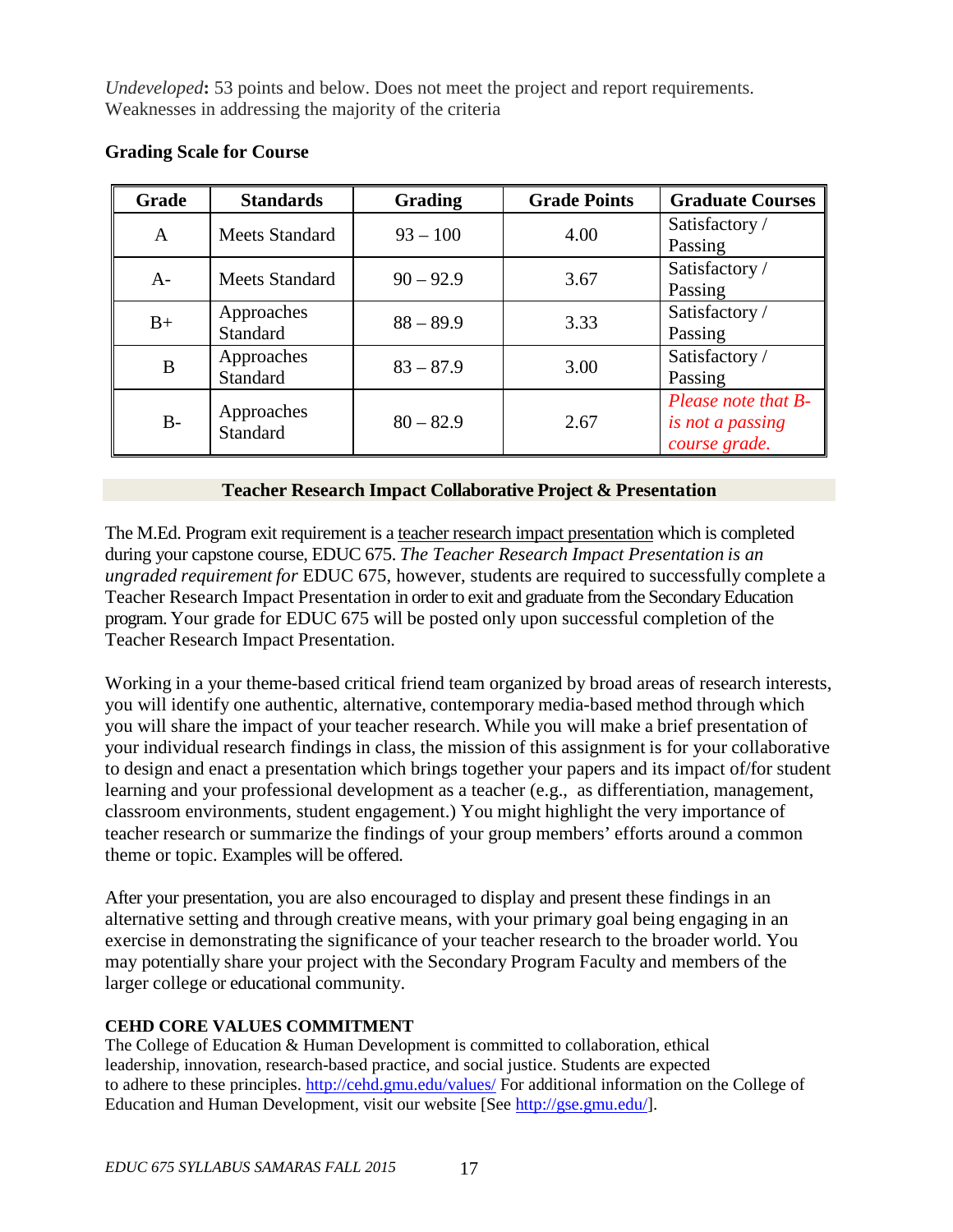#### **CEHD PROFESSIONAL DISPOSITIONS**

Students are expected to exhibit professional behaviors and dispositions at all times. [http://cehd.gmu.edu/assets/docs/forms/secondary\\_ed/sec\\_ed\\_handbook.pdf](http://cehd.gmu.edu/assets/docs/forms/secondary_ed/sec_ed_handbook.pdf) The Graduate School of Education (GSE) expects that all students abide by the following: Students are expected to exhibit professional behavior and dispositions. *Commitment to the profession* Promoting exemplary practice Excellence in teaching and learning Advancing the profession Engagement in partnerships *Commitment to honoring professional ethical standards* Fairness Honesty Integrity Trustworthiness Confidentiality Respect for colleagues and students *Commitment to key elements of professional practice* Belief that all individuals have the potential for growth and learning Persistence in helping individuals succeed High standards Safe and supportive learning environments Systematic planning Intrinsic motivation Reciprocal, active learning Continuous, integrated assessment Critical thinking Thoughtful, responsive listening Active, supportive interactions Technology-supported learning Research-based practice Respect for diverse talents, abilities, and perspectives Authentic and relevant learning *Commitment to being a member of a learning community* Professional dialogue Self-improvement Collective improvement Reflective practice Responsibility Flexibility Collaboration Continuous, lifelong learning *Commitment to democratic values and social justice* Understanding systemic issues that prevent full participation Awareness of practices that sustain unequal treatment or unequal voice Advocate for practices that promote equity and access Respects the opinion and dignity of others Sensitive to community and cultural norms Appreciates and integrates multiple perspectives

#### **GMU Policies and Resources for Students**

1. GMU Policies and Resources for students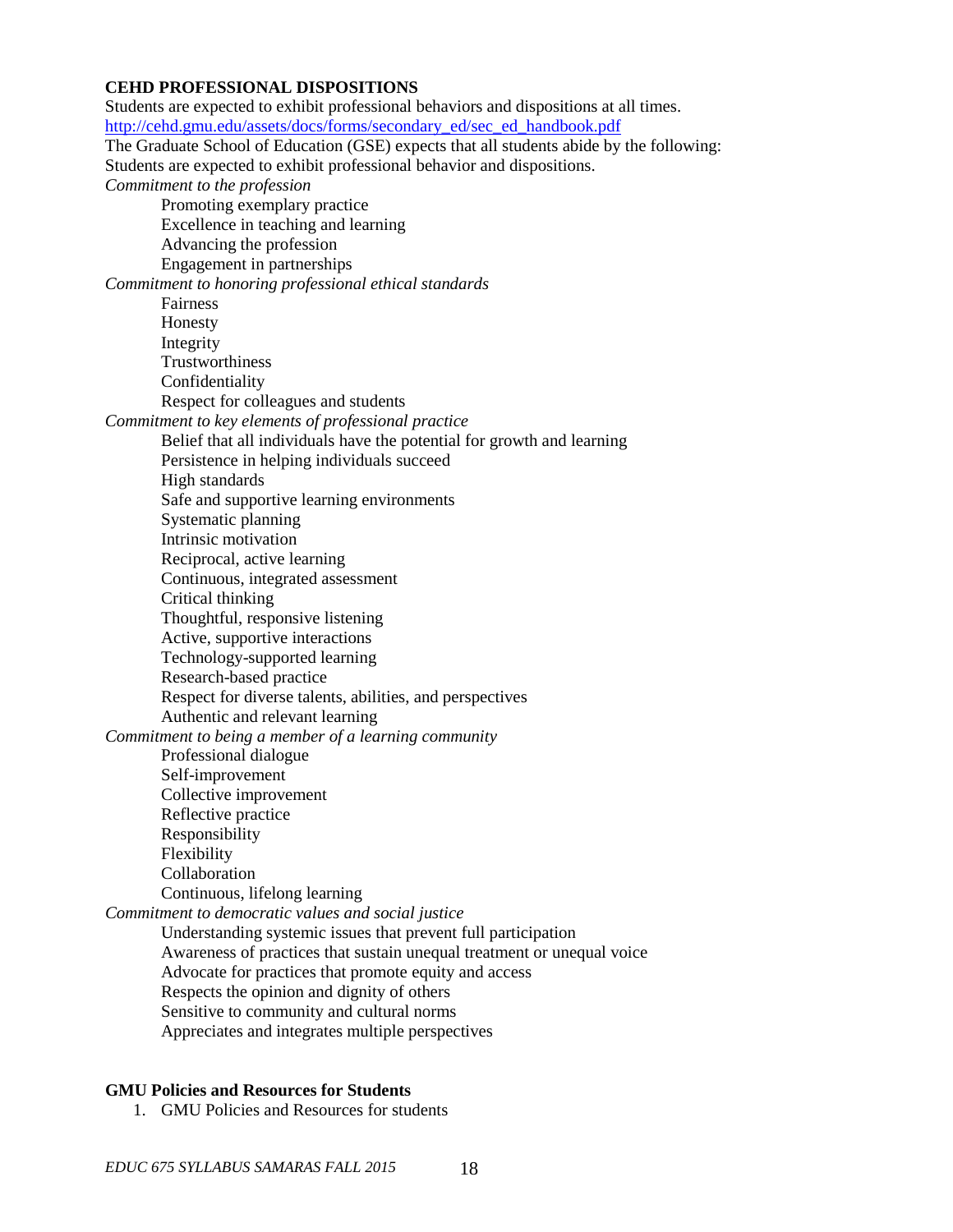- a. Students must adhere to the guidelines of the George Mason University Honor Code [See [http://academicintegrity.gmu.edu/honorcode/\]](http://academicintegrity.gmu.edu/honorcode/).
- b. Students must follow the university policy for Responsible Use of Computing [See [http://universitypolicy.gmu.edu/1301gen.html\]](http://universitypolicy.gmu.edu/1301gen.html).
- c. Students are responsible for the content of university communications sent to their George Mason University email account and are required to activate their account and check It regularly. All communication from the university, college, school, and program will be sent to students solely through their Mason email account.
- d. The George Mason University Counseling and Psychological Services (CAPS) staff consists of professional counseling and clinical psychologists, social workers, and counselors who offer a wide range of services (e.g., individual and group counseling, workshops and outreach programs) to enhance students' personal experience and academic performance [See [http://caps.gmu.edu/\]](http://caps.gmu.edu/).
- e. Students with disabilities who seek accommodations in a course must be registered with the George Mason University Office of Disability Services (ODS) and inform their instructor, in writing, at the beginning of the semester [See [http://ods.gmu.edu/\]](http://ods.gmu.edu/).
- f. Students must follow the university policy stating that all sound emitting devices shall be turned off during class unless otherwise authorized by the instructor.
- g. The George Mason University Writing Center staff provides a variety of resources and services (e.g., tutoring, workshops, writing guides, handbooks) intended to support students as they work to construct and share knowledge through writing [See [http://writingcenter.gmu.edu/\]](http://writingcenter.gmu.edu/).
- 2. Professional Dispositions: Students are expected to exhibit professional behaviors and dispositions at all times.

[http://cehd.gmu.edu/assets/docs/forms/secondary\\_ed/sec\\_ed\\_handbook.pdf](http://cehd.gmu.edu/assets/docs/forms/secondary_ed/sec_ed_handbook.pdf)

3. Core Values Commitment: The College of Education & Human Development is committed to collaboration, ethical leadership, innovation, research-based practice, and social justice. Students are expected to adhere to these principles.<http://cehd.gmu.edu/values/>

#### **Emergency Procedures**

You are encouraged to sign up for emergency alerts by visiting the website [https://alert.gmu.edu.](https://alert.gmu.edu/) There are emergency posters in each classroom explaining what to do in the event of crises. Further information about emergency procedures exists on <http://www.gmu.edu/service/cert>

#### **Sustainability at GMU**

George Mason University is focusing on making our community "greener" and reducing the impact on the environment. This course will contribute to this effort in the following ways. I hope that you will create other ways to contribute to contribute to this effort.

- Handouts will be available electronically through the Blackboard platform.
- All assignments will be submitted through the Blackboard at MyMason.
- Please consider reducing waste in your teaching practice.
- Incorporate teaching sustainability in the content of your lesson plans (for example, human's role in reducing their impact on the environment.) Think about what the next generation needs to know about "greening."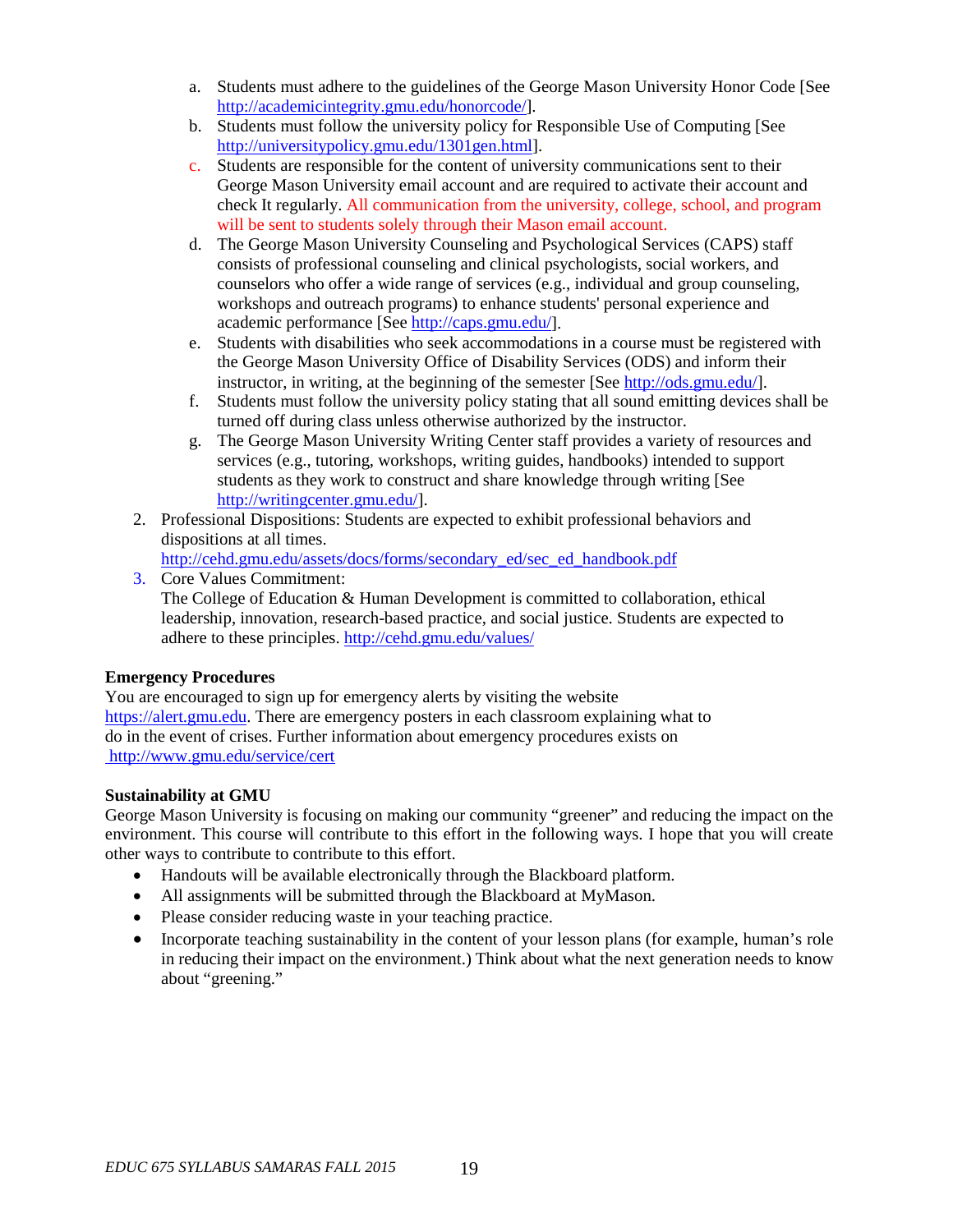| <b>Week</b><br>"Online"<br>indicates Bb<br>participation<br>and field<br>work; online<br>classes are in | <b>Topics</b>                                                                                                                                          | <b>Assignments</b><br>Post on Class Discussion<br>thread before class where<br>listed<br><b>Red font requires peer</b><br>review on thread                      | <b>Readings</b><br>Chapters are in text<br>Exemplars located in Bb folder                                                                                                                                   |
|---------------------------------------------------------------------------------------------------------|--------------------------------------------------------------------------------------------------------------------------------------------------------|-----------------------------------------------------------------------------------------------------------------------------------------------------------------|-------------------------------------------------------------------------------------------------------------------------------------------------------------------------------------------------------------|
| grey<br>Week #1                                                                                         | <b>Introduction to Teacher</b>                                                                                                                         | Please upload a picture of                                                                                                                                      | During first week, read Preface, Chapter                                                                                                                                                                    |
| 9/1<br><b>On Campus</b>                                                                                 | Research:<br>Self-Study Action<br><b>Research Method</b><br>Working with Critical<br>Friends<br>Finding/Refining your<br><b>Research Question (RQ)</b> | yourself on the class<br>discussion thread<br>In-class activity: "I<br>wonder activity"<br><b>Use Critical Friend</b><br>Inquiry (CFI): $1.1$ pp. $5-6$         | 1, & Appendix A<br><b>Overview Teacher Research exemplars</b><br>from Spring 2015 on Bb                                                                                                                     |
| Week #2<br>9/8<br><b>On Campus</b>                                                                      | Refining your RQ<br>Drafting a Rationale and<br>Argument<br>Using the literature to<br>inform your study                                               | <b>Discussion Thread</b><br><b>Assignment 1: Post</b><br>Research Artifact &<br>Memo (use pp. 105-106)<br>text)<br>Begin your literature<br>review (see p. 137) | Read Samaras & Roberts, 2011<br>Read Chapters 2 & 4<br>See Table 2.1 to draft your timeline<br>Read GMU Teacher Research Exemplars<br>focus on Intro/Rationale:<br>K. Mayden, Fall 2014<br>Mautz, Fall 2014 |
| Week #3<br>9/15<br><b>On Campus</b>                                                                     | <b>Research Design</b><br>Being an Ethical<br><b>Teacher Researcher</b>                                                                                | <b>Discussion Thread</b><br><b>Assignment 2:</b> Post RQ $\&$<br>Rationale<br>(see p. 124 text)                                                                 | Read Hosteler, Hawley, Crowe et al.,<br>2013<br>Read Chapters 6 & 7                                                                                                                                         |
|                                                                                                         | In-class consultations                                                                                                                                 |                                                                                                                                                                 | Read GMU Teacher Research Exemplar<br>focus on Design & Timeline:<br>Mautz, Fall 2014                                                                                                                       |
| Week #4<br>9/22<br><b>Online</b>                                                                        | <b>Literature Review</b>                                                                                                                               | <b>Post Peer Review of</b><br><b>Assignment #2: Peer</b><br>Rationale & RQ<br>Use electronic databases<br>for your literature review                            | <b>Read Chapter 8</b><br>Read GMU Teacher Research Exemplar<br>focus on Literature Review:<br>B. Saxena, Fall 2014                                                                                          |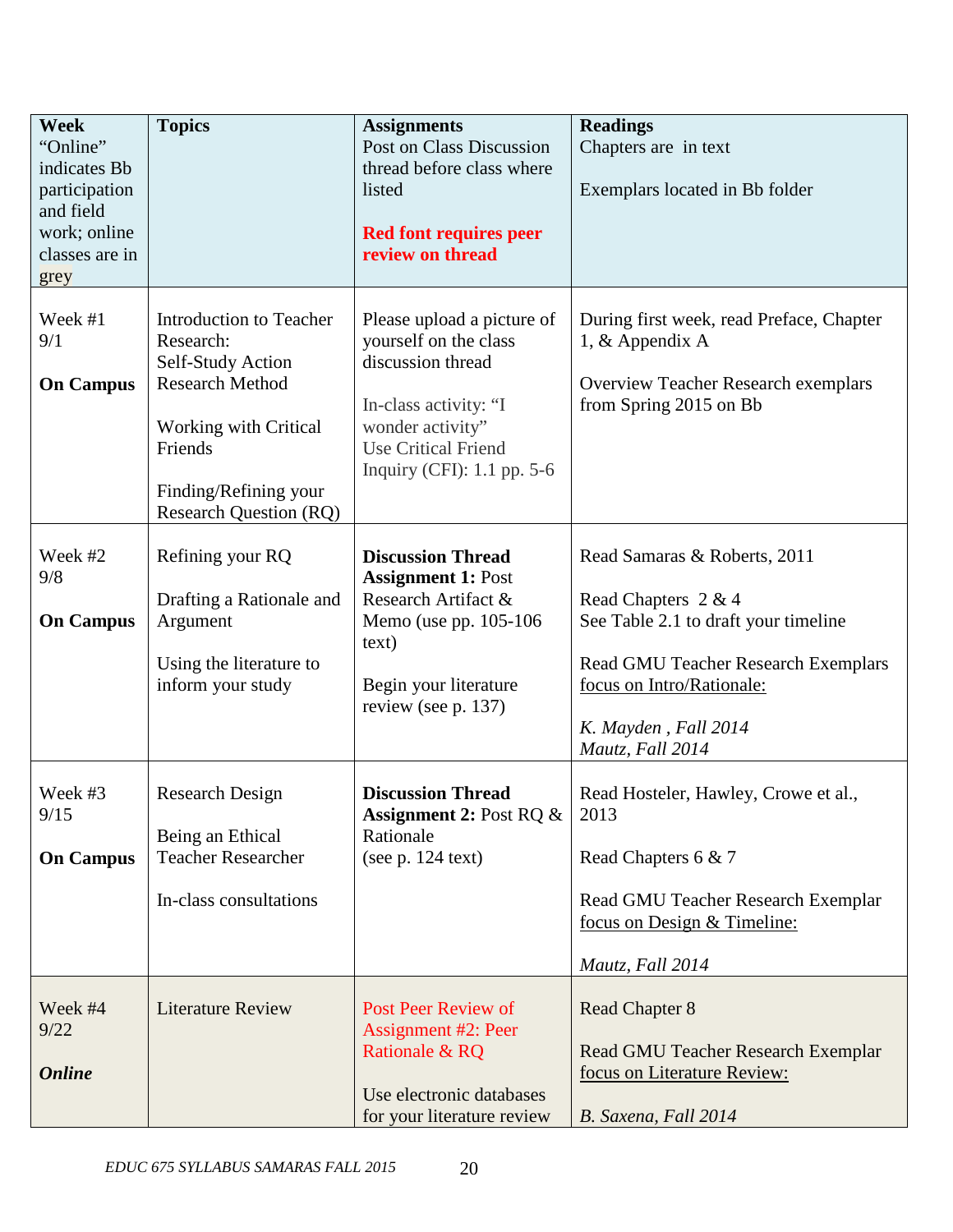| Week #5<br>9/29<br><b>On Campus</b>                        | <b>Collecting Data</b><br>In-class consultations            | <b>Discussion Thread</b><br><b>Assignment 3: Post</b><br><b>Literature Review</b>                                                                                                        | Read Chapter 9<br>Read GMU Teacher Research Exemplars<br>with focus on Method:<br>J. Payden, Fall 2014 and<br>L. Walsh, Fall 2014             |
|------------------------------------------------------------|-------------------------------------------------------------|------------------------------------------------------------------------------------------------------------------------------------------------------------------------------------------|-----------------------------------------------------------------------------------------------------------------------------------------------|
| Week #6<br>10/6<br><b>Online</b> and<br><b>Field Work</b>  | Collect Data in the Field                                   | <b>Discussion Thread</b><br><b>Assignment 4: Post</b><br>Description of Method:<br>Data Chart incl<br><b>Pedagogical Strategies</b><br>See: Mautz p.13; Payden<br>pp. 10-11; Walsh p. 17 | Read Chapter 10<br>Read GMU Teacher Research Exemplar<br>with focus on Analysis:<br>L. Sprague, Fall 2014                                     |
| 10/13<br>No Class                                          | Mon classes meet<br>instead of Tues class this<br>day only  |                                                                                                                                                                                          |                                                                                                                                               |
| Week #7<br>10/20<br><b>Online</b> and<br><b>Field Work</b> | Continue Collecting $&$<br><b>Analyzing Data</b>            | <b>Post Peer Review of</b><br>Assignment #4: Methods:<br>Data Chart & Pedagogies                                                                                                         | No readings this week                                                                                                                         |
| Week #8<br>10/27<br><b>On Campus</b>                       | <b>Assessing Research</b><br>Quality<br>Validation Workshop | <b>Work on Draft 1</b><br>Move charts into narrative<br>format                                                                                                                           | Read Chapter 11<br>Read GMU Teacher Research Exemplar<br>with focus on Results:<br>L. Sprague, Fall 2014                                      |
| Week #9<br>11/3<br><b>Online</b>                           | <b>Writing your Results</b>                                 | <b>Discussion Thread</b><br><b>Assignment 5: Post Draft</b><br>1 for peer review with<br>preliminary results                                                                             | Read Chapter 12<br><b>Read GMU Teacher Research Exemplars</b><br>with focus on Discussion & Critique $\&$<br>Appendix:<br>L. Walsh, Fall 2014 |
| Week $#10$<br>11/10<br><b>Online</b>                       | <b>Writing your Discussion</b><br>and Critique              | <b>Discussion Thread</b><br><b>Assignment 6: Post Peer</b><br>Review of Assignment #6:<br>Draft 1 with tracking $\&$<br>comments                                                         | No readings this week<br>Write, write, write!                                                                                                 |